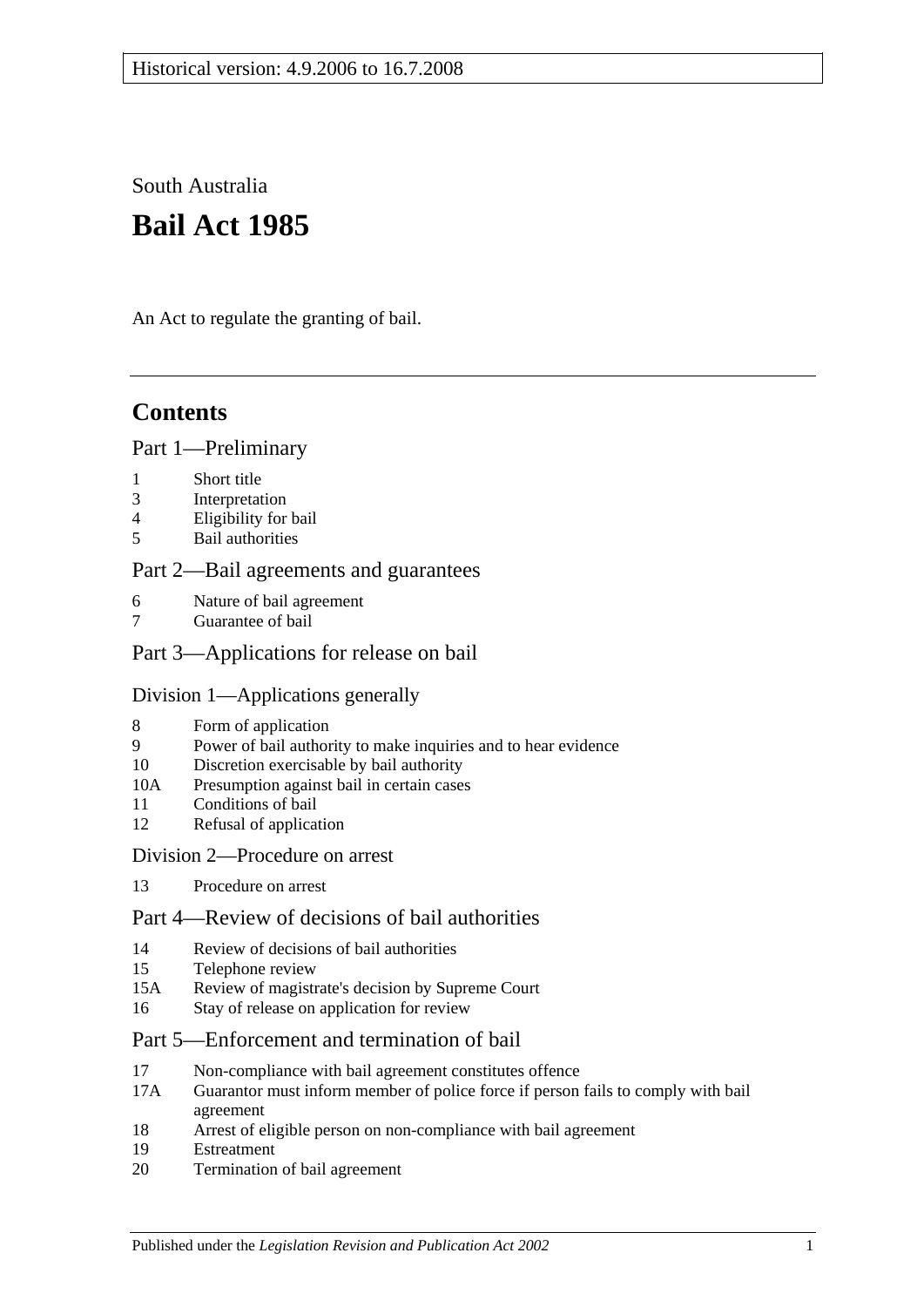### [Part 6—Miscellaneous](#page-15-1)

- 21 [Evidence](#page-15-2)
- 21A [Applications on behalf of the Crown](#page-15-3)
- 21B [Intervention programs](#page-15-4)
- 21C [Power of delegation—intervention program manager](#page-16-0)
- 22 [False information on bail applications](#page-17-0)
- 23 [Period of release on bail not to count as part of sentence](#page-17-1)
- 24 [Act not to affect provisions relating to restraining orders](#page-17-2)
- 25 [Non-application of 48 Geo. III c. 58 in this State](#page-17-3)
- 26 [Regulations](#page-17-4)

[Legislative history](#page-18-0)

## <span id="page-1-0"></span>**The Parliament of South Australia enacts as follows:**

## **Part 1—Preliminary**

#### <span id="page-1-1"></span>**1—Short title**

This Act may be cited as the *Bail Act 1985*.

#### <span id="page-1-2"></span>**3—Interpretation**

(1) In this Act, unless the contrary intention appears—

*bail authority* means a court or person constituted as a bail authority by or under [section](#page-3-0) 5;

*case manager* means a person responsible for supervision of a person's participation in an intervention program;

*child* means a person who was, on the day on which an offence was allegedly committed by that person, under the age of 18 years;

*community corrections officer* means—

- (a) in relation to a child—an officer or employee of an administrative unit of the Public Service whose duties include the supervision of young offenders in the community;
- (b) in any other case—an officer or employee of an administrative unit of the Public Service whose duties include the supervision of adult offenders in the community;

*eligible person* means a person who is eligible to apply for release on bail under [section](#page-2-0) 4;

*financial condition*, in relation to bail, means a condition requiring an applicant for bail to provide security or obtain guarantees, or requiring a guarantor to provide security; and *non-financial condition* has a correlative meaning;

*guarantee* means an agreement under [section](#page-5-0) 7;

*guarantor* means a person who enters into a guarantee;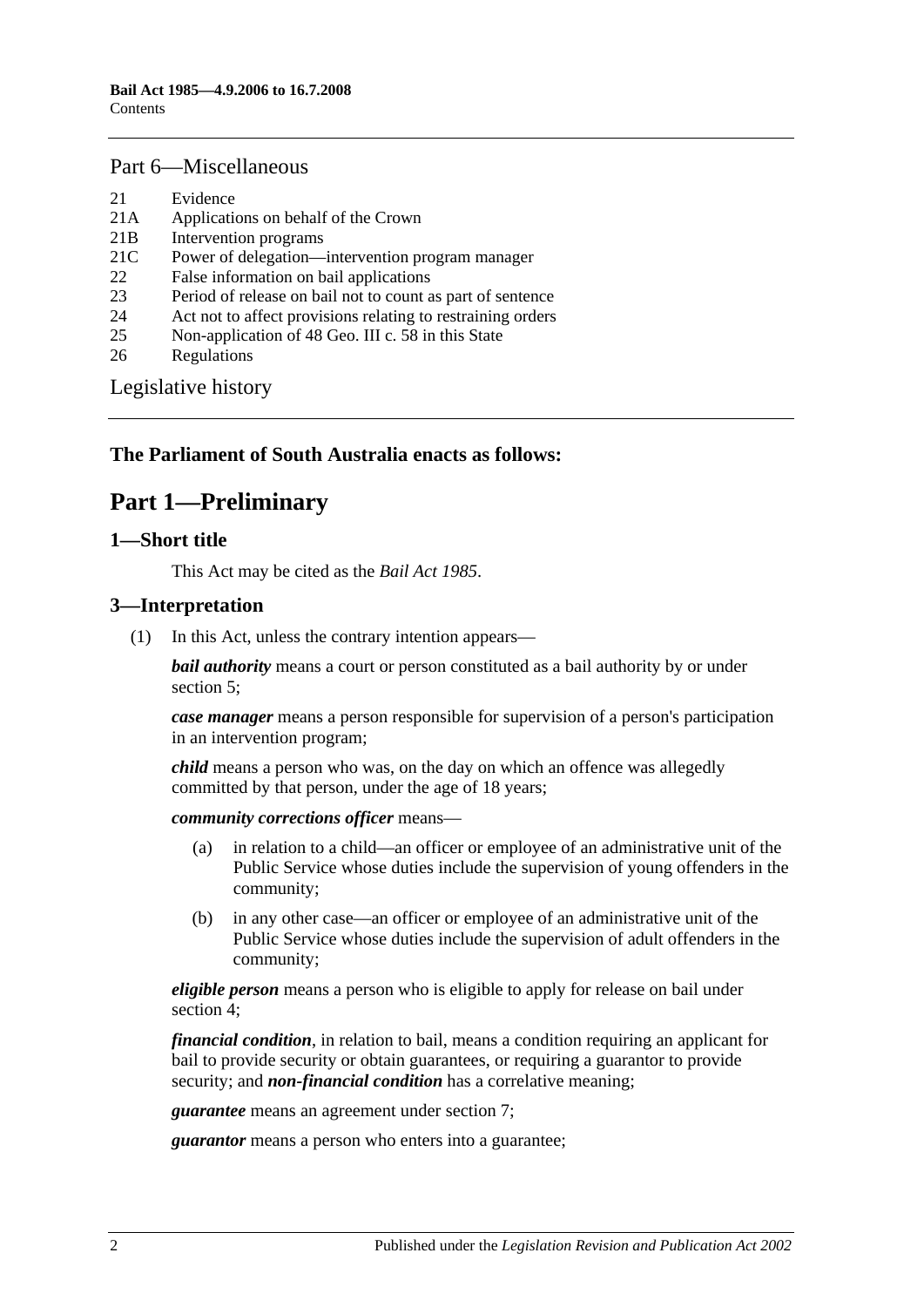*guardian*, in relation to a child, means a parent of the child and any person who is the legal guardian of the child or who has the immediate custody and control of the child;

*intervention program* means a program that provides—

- (a) supervised treatment; or
- (b) supervised rehabilitation; or
- (c) supervised behaviour management; or
- (d) supervised access to support services; or
- (e) a combination of any one or more of the above,

designed to address behavioural problems (including problem gambling), substance abuse or mental impairment;

*intervention program manager* means a person employed by the South Australian Courts Administration Authority to have general oversight of intervention programs and coordinate the implementation of relevant court orders (and includes a delegate of such a person);

*telephone* includes any telecommunication device for the transmission of speech;

*victim*, in relation to an offence, means a person who allegedly suffers injury in consequence of the commission of the offence;

*working day* means any day except a Sunday or other public holiday.

(2) For the purposes of this Act, a person will be taken to have been convicted of an offence if a formal finding of guilt has been made against that person by a court whether or not the court proceeds to record a conviction.

#### <span id="page-2-0"></span>**4—Eligibility for bail**

- (1) The following persons are eligible for release on bail under this Act:
	- (a) a person who has been taken into custody—
		- (i) on a charge of an offence; or
		- (ii) in the case of a child—on suspicion of having committed an offence;
	- (b) a person who has been convicted of an offence but has not been sentenced for that offence;
	- (c) a person who has been convicted of, and sentenced for, an offence but has not exhausted all rights of appeal against the conviction or sentence, or to have it reviewed;
	- (d) a person who is appearing before a court for allegedly failing to observe a condition of a recognizance;
	- (e) a person who appears before a court in answer to a summons (including a person who so appears as a witness);
	- (f) a person who has been arrested on a warrant and is appearing or is to appear before a court as a witness.
- (2) Where a person who has been arrested is being detained pursuant to the *[Summary](http://www.legislation.sa.gov.au/index.aspx?action=legref&type=act&legtitle=Summary%20Offences%20Act%201953)  [Offences Act](http://www.legislation.sa.gov.au/index.aspx?action=legref&type=act&legtitle=Summary%20Offences%20Act%201953) 1953* for a purpose related to the investigation of an offence, the person is not eligible for release on bail until the end of that detention.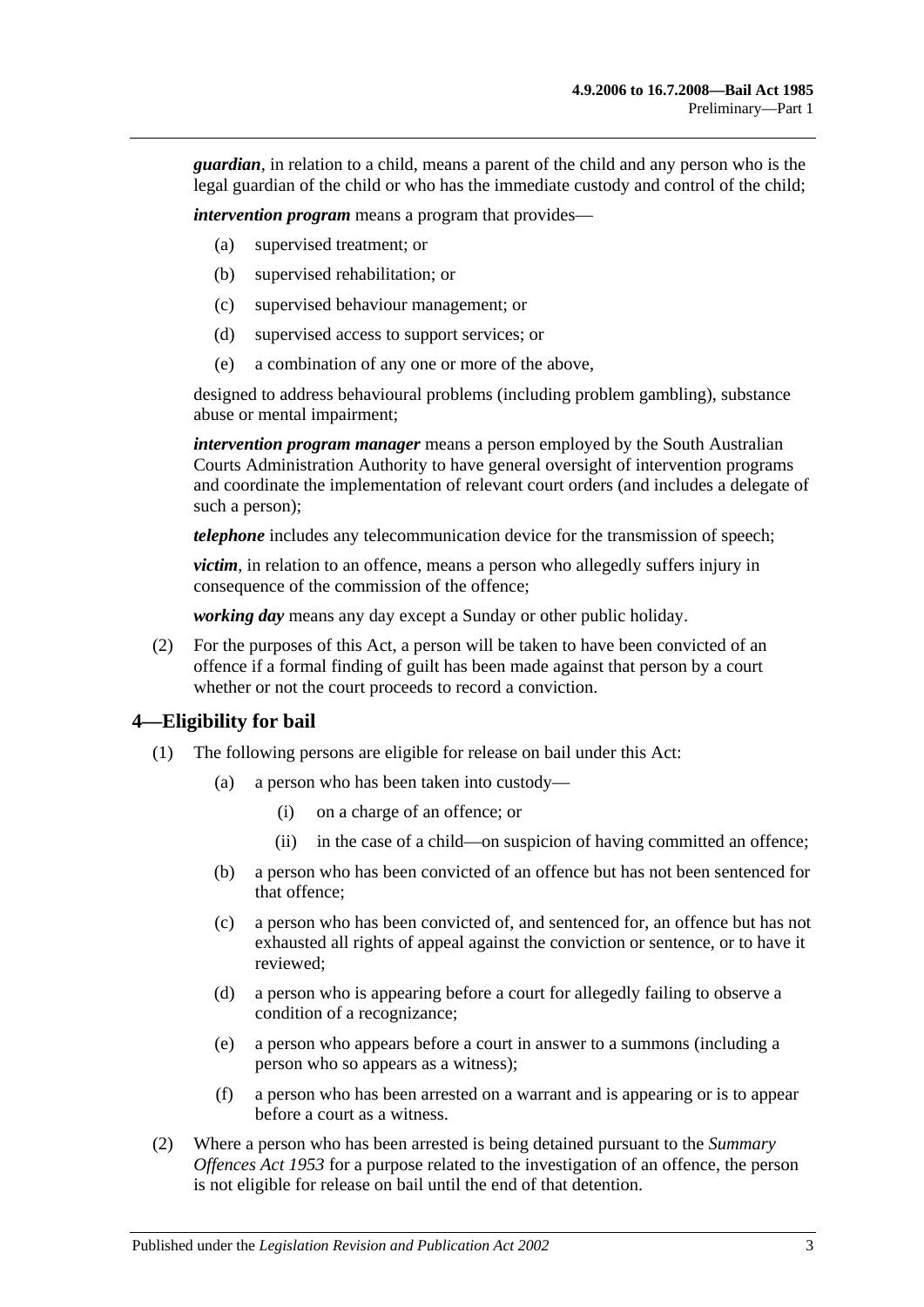## <span id="page-3-0"></span>**5—Bail authorities**

- (1) The following are constituted as bail authorities for the purposes of this Act:
	- (a) the Supreme Court;
	- (b) a court before which the eligible person has been charged with the offence in respect of which the eligible person has been taken into custody;
	- (c) a court before which the eligible person has appeared for trial or sentencing;
	- (d) where the eligible person—
		- (i) is charged with a summary offence only; or
		- (ii) is charged with an indictable offence but has not appeared before a court for trial or sentencing,

the Magistrates Court;

- (e) where the eligible person—
	- (i) has been arrested on a warrant (other than a warrant endorsed by the court or justice issuing the warrant with a statement excluding the granting of bail by a member of the police force); or
	- (ii) has not appeared before a court charged with the offence in respect of which he or she has been taken into custody,

a member of the police force who is of or above the rank of sergeant or who is in charge of a police station;

- (ea) where the eligible person is appearing before a court in answer to a summons or for allegedly failing to observe a condition of a recognizance—that court;
- (eb) where the eligible person is appearing, or is to appear, as a witness before a court—that court;
- (f) a person authorised or required to release the eligible person on bail under [subsection](#page-3-3) (2).
- <span id="page-3-3"></span>(2) If a warrant for the arrest of a person is issued, the court or justice issuing the warrant may, by endorsement on the warrant—
	- (a) authorise or require a specified person, or a person of a specified class, to release the arrested person on bail; or
	- (b) exclude the granting of bail to the arrested person by a member of the police force.

## <span id="page-3-1"></span>**Part 2—Bail agreements and guarantees**

### <span id="page-3-4"></span><span id="page-3-2"></span>**6—Nature of bail agreement**

- (1) A bail agreement with a person who has been charged with, or convicted of, an offence is an agreement under which that person makes an undertaking to the Crown—
	- (a) subject to any directions in the agreement to the contrary, to be present throughout all proceedings—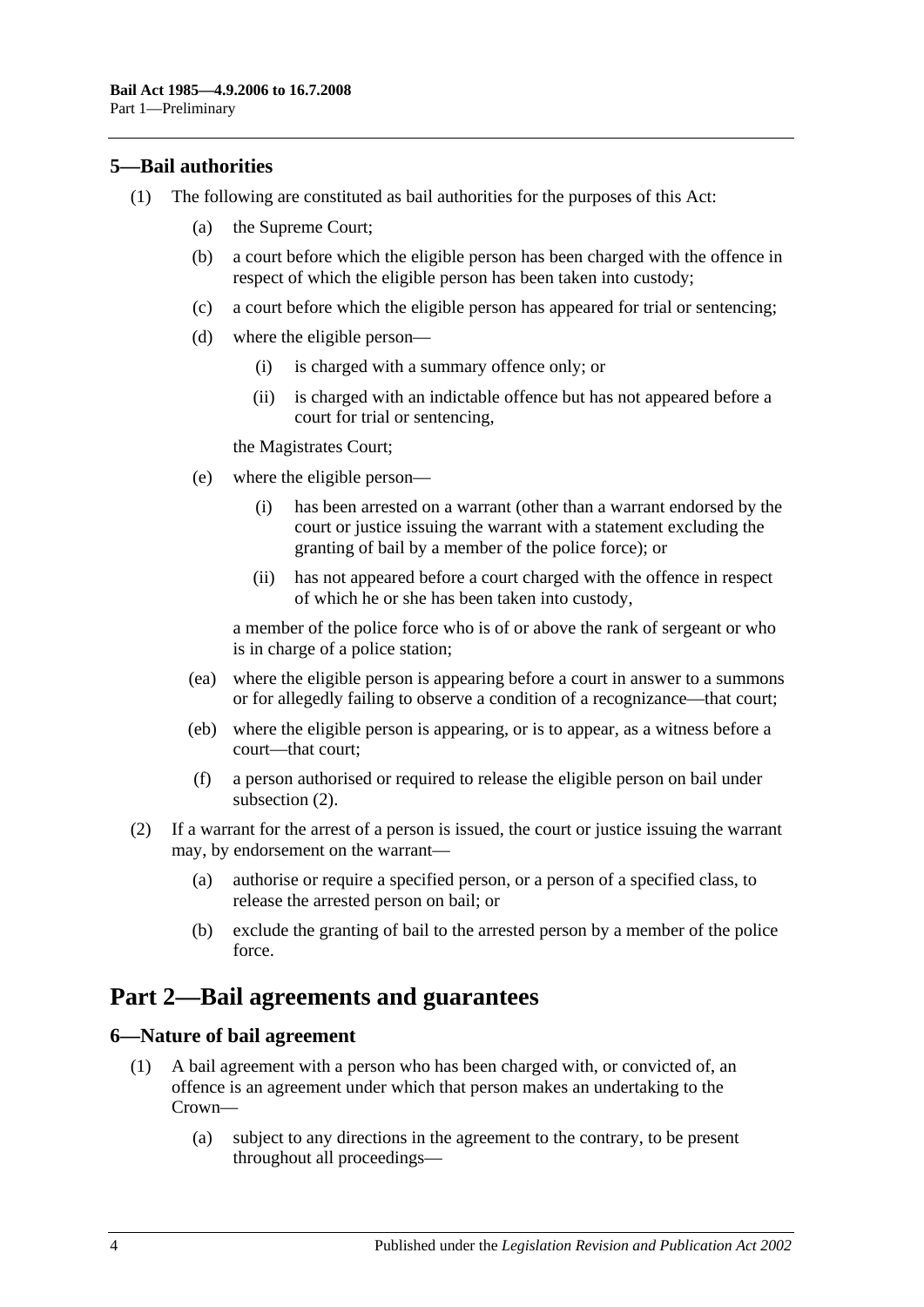- (i) where the person has not been convicted of the offence—relating to any preliminary examination of the charge and to the hearing and determination of the charge;
- (ii) where the person is convicted of the offence—relating to sentencing and to any appeal from, or review of, the conviction or any sentence; and
- (b) to comply with any conditions as to the person's conduct while on bail stipulated in the agreement; and
- (c) if the agreement so provides—to forfeit to the Crown a sum stipulated in the agreement if the person fails, without proper excuse, to comply with a term or condition of the agreement.
- (1a) For the purposes of [subsection](#page-3-4) (1)—
	- (a) a child who has been arrested on suspicion of having committed an offence will, for so long as no charge is actually laid against the child, be taken to have been charged with that suspected offence; and
	- (b) if the child is not charged with that suspected offence but with some other offence arising out of the same circumstances as that suspected offence—a bail agreement entered into by the child relates to that other offence.
- (1b) A bail agreement with a person who is appearing or is to appear before a court as a witness in proceedings (other than proceedings relating to an offence for which that person has been charged or convicted) is an agreement under which that person makes an undertaking to the court—
	- (a) to be present at the proceedings in accordance with the terms of the agreement; and
	- (b) to comply with any conditions as to the person's conduct while on bail stipulated in the agreement; and
	- (c) if the agreement so provides—to forfeit to the Crown a sum stipulated in the agreement if the person fails, without proper excuse, to comply with a term or condition of the agreement.
- (2) A bail agreement must be in the prescribed form.
- (3) Where a bail authority decides to release a person on bail, the bail agreement may be entered into before the bail authority or, unless the bail authority otherwise directs, before—
	- (a) a justice; or
	- (b) a member of the police force of or above the rank of sergeant or in charge of a police station; or
	- (c) if the person is in prison—the person who is in charge of the prison; or
	- (d) any other person specified by the bail authority or any other person of a class specified by the bail authority.
- (4) Notwithstanding the provisions of any other Act, a bail authority may for any sufficient reason, on the application of a person on bail or the Crown, or on its own initiative, vary the conditions of a bail agreement or revoke a bail agreement.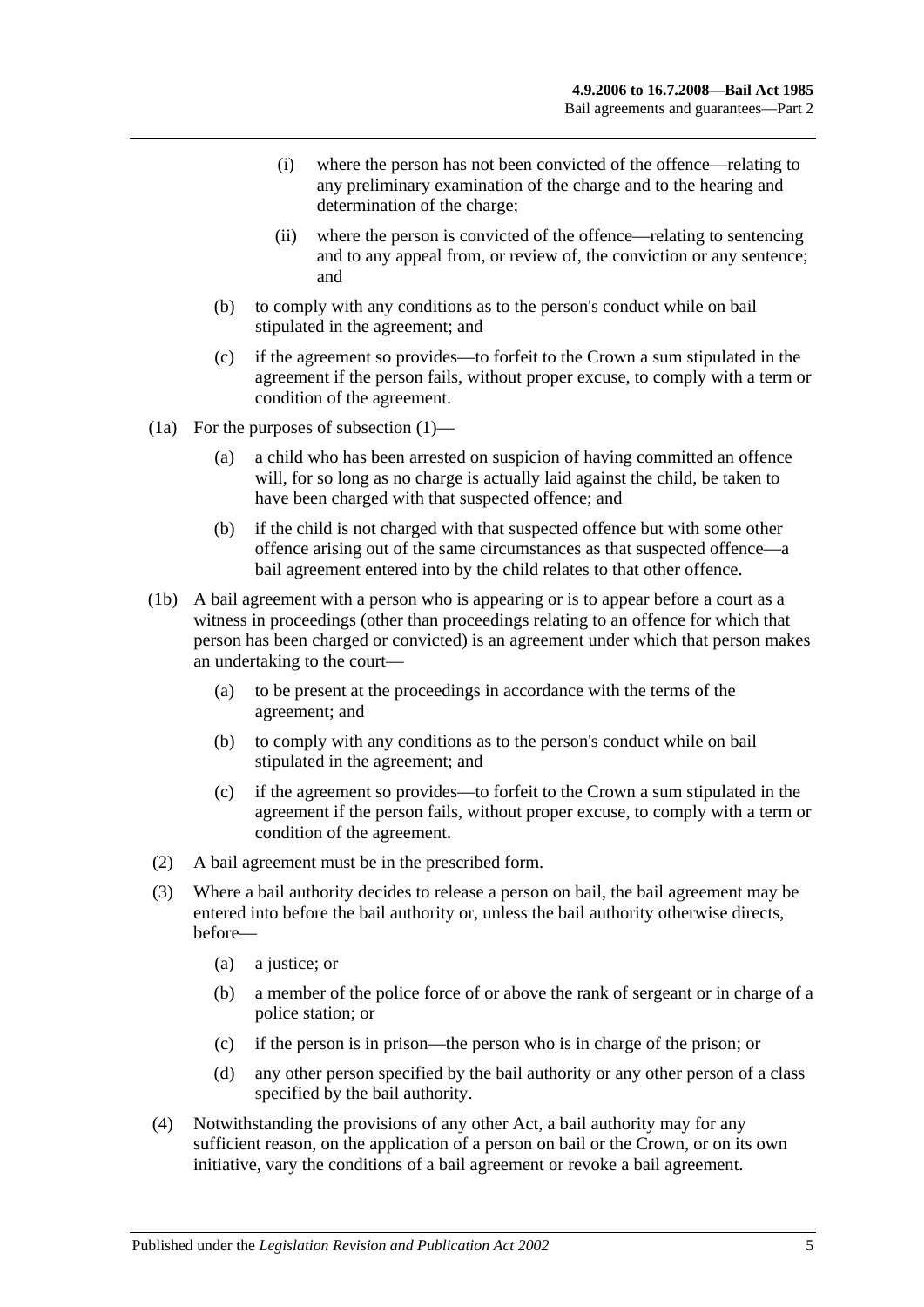(5) Where a bail authority revokes a bail agreement, the bail authority (not being a member of the police force) may, if it is necessary to do so, issue a warrant for the arrest of the person who was released under the agreement.

## <span id="page-5-0"></span>**7—Guarantee of bail**

- (1) A guarantee of bail is an agreement with the Crown under which a person—
	- (a) guarantees that a person released under a bail agreement will comply with—
		- (i) all the terms and conditions of the agreement; or
		- (ii) such of the terms and conditions of the agreement as are specified in the guarantee; and
	- (b) undertakes that, if that person fails to comply with a term or condition of the bail agreement to which the guarantee relates, he or she (the guarantor) will forfeit to the Crown the sum (if any) specified in the guarantee.
- (2) A guarantee of bail must be in the prescribed form.
- (3) A guarantee of bail may be entered into before the bail authority granting bail or, unless the bail authority otherwise directs, before—
	- (a) a justice; or
	- (b) a member of the police force of or above the rank of sergeant or in charge of a police station; or
	- (c) if the person who is to be released on bail is in prison—the person who is in charge of the prison; or
	- (d) any other person specified by the bail authority or any other person of a class specified by the bail authority.
- (4) A bail authority may for any sufficient reason, on the application of a guarantor, vary the terms of the guarantee or revoke the guarantee.
- (5) Where a bail authority varies or revokes a guarantee, the bail authority may make such consequential variation of the terms of the bail agreement, or revoke the bail agreement, as appears appropriate in the circumstances.
- (6) A guarantor of bail must be of or above the age of 18 years.

## <span id="page-5-2"></span><span id="page-5-1"></span>**Part 3—Applications for release on bail**

## **Division 1—Applications generally**

## <span id="page-5-4"></span><span id="page-5-3"></span>**8—Form of application**

- (1) Subject to [subsection](#page-6-2) (1a), an application of a person for release on bail—
	- (a) must be in the prescribed form; and
	- (b) must contain the prescribed information; and
	- (c) must be made in accordance with any procedure prescribed by the regulations.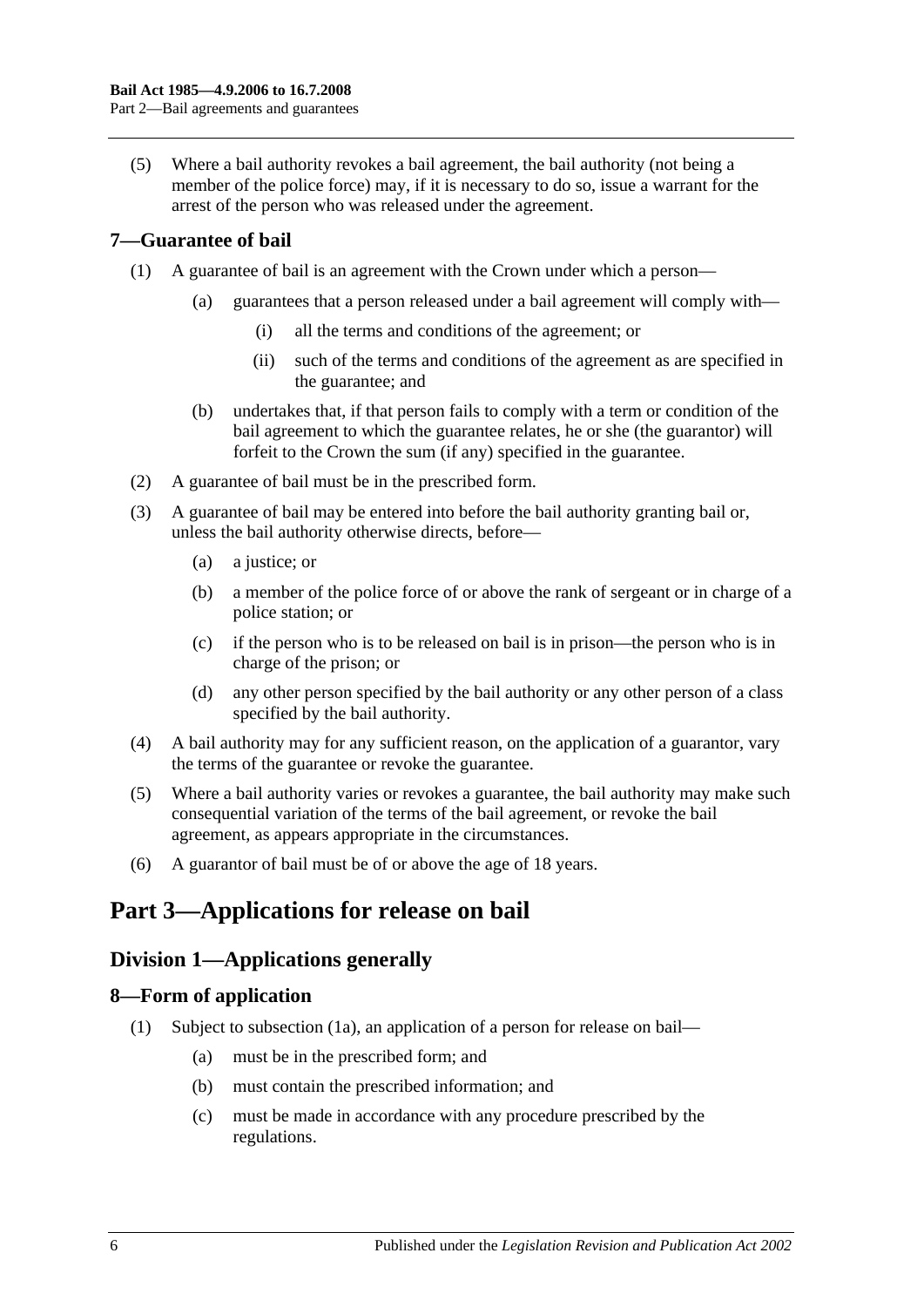- <span id="page-6-2"></span>(1a) An application for release on bail need not be made in accordance with [subsection](#page-5-4) (1)—
	- (a) if the bail authority is satisfied that a less formal application should be permitted in view of the applicant's illiteracy, imperfect command of the English language, intellectual limitations or for any other proper reason; or
	- (b) if the bail authority has access to an application previously made by the applicant and considers that a further written application is unnecessary.
- <span id="page-6-3"></span>(2) A person who has the custody of an eligible person must, at the request of that person—
	- (a) afford such assistance as that person reasonably requires to complete a written application for release on bail; and
	- (b) if the custodian is not a bail authority—transmit the application as soon as practicable to a bail authority.
- (2a) Where the eligible person is a child, a request may be made on behalf of the child under [subsection](#page-6-3) (2) by a guardian of the child.
- (3) Where a written application for release on bail comes before a bail authority for determination, the bail authority may proceed to consider and determine the application notwithstanding that the application was made in the first instance to some other bail authority.

## <span id="page-6-0"></span>**9—Power of bail authority to make inquiries and to hear evidence**

- (1) Subject to this section, a bail authority to which an application for release on bail is made—
	- (a) may make inquiries, or direct that inquiries be made, of the applicant and other persons who may be able to furnish information relevant to the determination of the application; and
	- (b) if the authority (not being a member of the police force) thinks fit—may take evidence on oath from the applicant or any other person who may be able to furnish information relevant to the determination of the application.
- <span id="page-6-4"></span>(2) Where a bail authority takes evidence, or proposes to take evidence, on oath under [subsection](#page-6-4)  $(1)(b)$ , it must at the request of the applicant or the Crown permit such examination, cross-examination or re-examination of the witness as may be appropriate in the circumstances.

## <span id="page-6-1"></span>**10—Discretion exercisable by bail authority**

- (1) Where an application for bail is made to a bail authority by an eligible person who has been charged with, but not convicted of, an offence in respect of which he or she has been taken into custody, the bail authority should, subject to this Act, release the applicant on bail unless, having regard to—
	- (a) the gravity of the offence in respect of which the applicant has been taken into custody;
	- (b) the likelihood (if any) that the applicant would, if released—
		- (i) abscond;
		- (ii) offend again;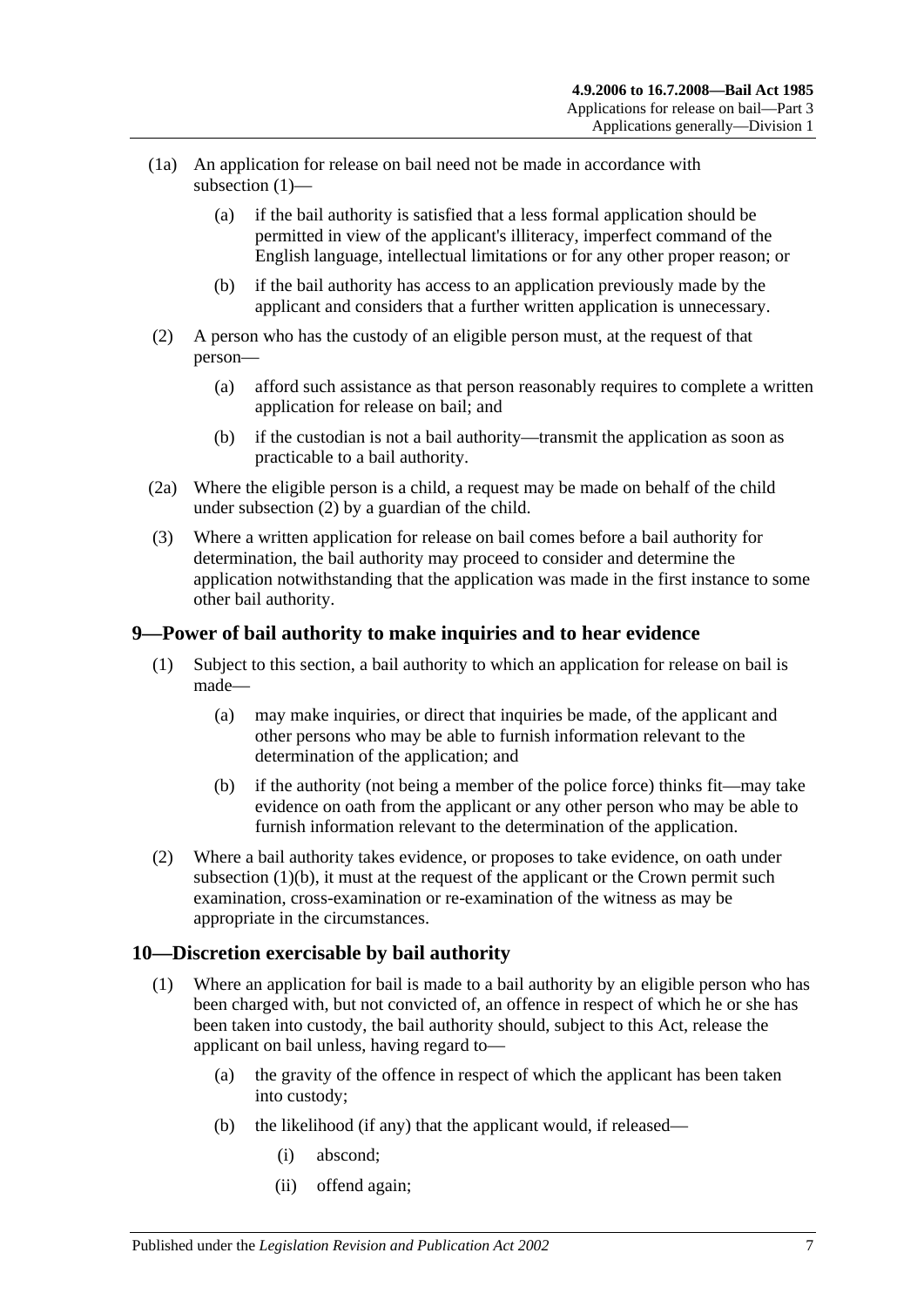- (iii) interfere with evidence, intimidate or suborn witnesses, or hinder police inquiries;
- (d) any need that the applicant may have for physical protection;
- (e) any medical or other care that the applicant may require;
- (f) any previous occasions on which the applicant may have contravened or failed to comply with a term or condition of a bail agreement;
- (g) any other relevant matter,

the bail authority considers that the applicant should not be released on bail.

- (2) Where the applicant has been convicted of the offence in respect of which he or she has been taken into custody, the bail authority has, subject to this Act, an unfettered discretion as to whether the applicant should be released on bail.
- (3) Where the applicant is a person who is appearing or is to appear before a court as a witness in proceedings (other than proceedings relating to an offence for which that person has been charged or convicted), the bail authority should, subject to this Act, release the applicant on bail unless there is a likelihood that the applicant would, if released, abscond.
- (4) Despite the other provisions of this section, where there is a victim of the offence, the bail authority must, in determining whether the applicant should be released on bail, give primary consideration to the need that the victim may have, or perceive, for physical protection from the applicant.

## <span id="page-7-0"></span>**10A—Presumption against bail in certain cases**

- (1) Despite [section](#page-6-1) 10, bail is not to be granted to a prescribed applicant unless the applicant establishes the existence of special circumstances justifying the applicant's release on bail.
- (2) In this section—

*prescribed applicant* means an applicant taken into custody in relation to any of the following offences if committed, or allegedly committed, by the applicant in the course of attempting to escape pursuit by a police officer or attempting to entice a police officer to engage in a pursuit:

- (a) an offence against section 13 of the *[Criminal Law Consolidation Act](http://www.legislation.sa.gov.au/index.aspx?action=legref&type=act&legtitle=Criminal%20Law%20Consolidation%20Act%201935) 1935* in which the victim's death was caused by the applicant's use of a motor vehicle; or
- (b) an offence against section 19A of the *[Criminal Law Consolidation Act](http://www.legislation.sa.gov.au/index.aspx?action=legref&type=act&legtitle=Criminal%20Law%20Consolidation%20Act%201935) 1935*; or
- (c) an offence against section 29 of the *[Criminal Law Consolidation Act](http://www.legislation.sa.gov.au/index.aspx?action=legref&type=act&legtitle=Criminal%20Law%20Consolidation%20Act%201935) 1935* if the act or omission constituting the offence was done or made by the applicant in the course of the applicant's use of a motor vehicle.

## <span id="page-7-1"></span>**11—Conditions of bail**

(1) Subject to this section, a bail authority may impose one or more of the conditions referred to in [subsection](#page-8-0) (2).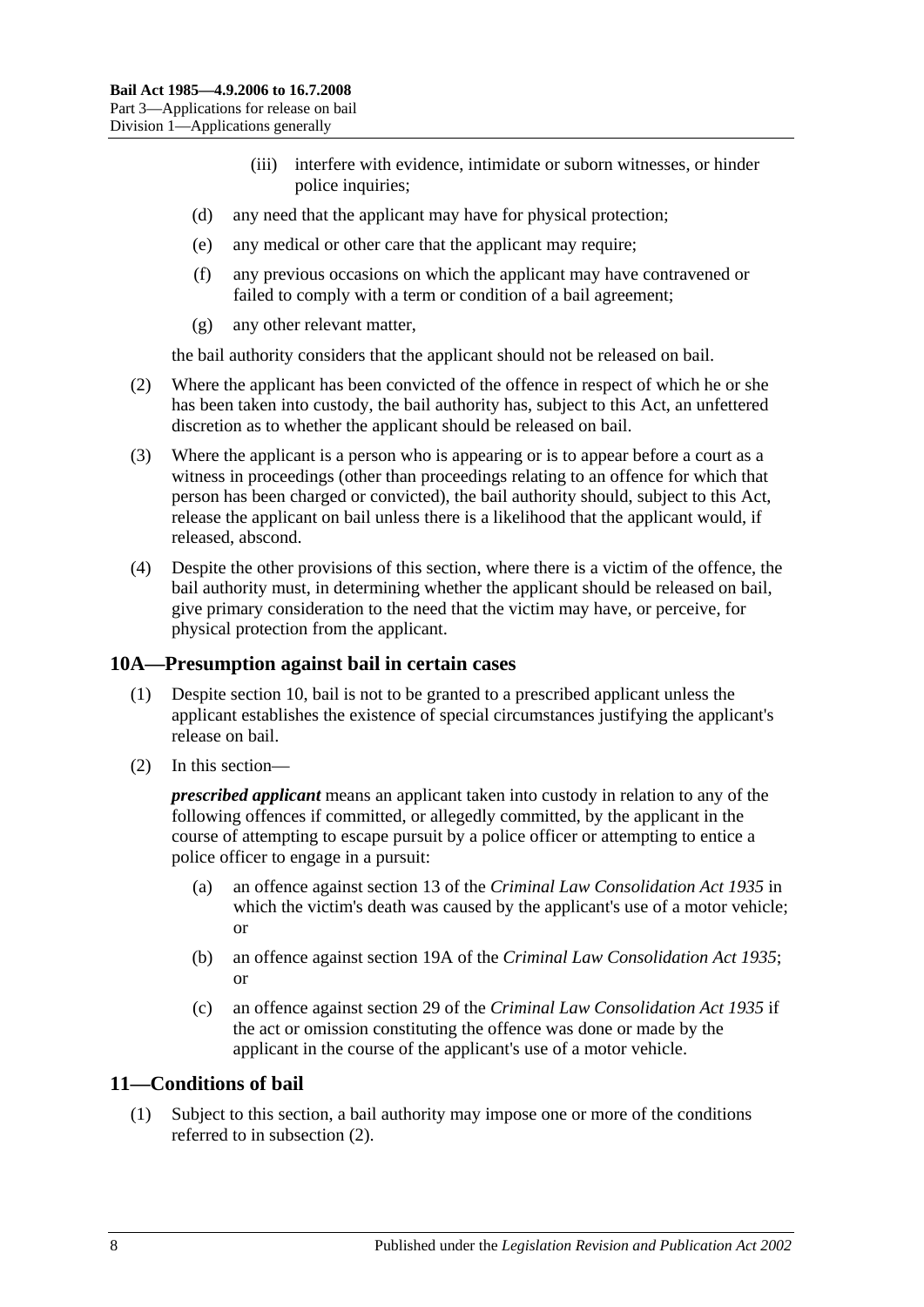- <span id="page-8-3"></span><span id="page-8-2"></span><span id="page-8-0"></span>(2) The conditions that may be imposed in relation to the grant of bail are as follows:
	- (a) that the applicant agree—
		- (i) to reside at a specified address; or
		- (ia) to reside at a specified address and to remain at that place of residence while on bail, not leaving it except for one of the following purposes:
			- (A) remunerated employment; or
			- (B) necessary medical or dental treatment for the applicant; or
			- (C) averting or minimising a serious risk of death or injury (whether to the applicant or some other person); or
			- (D) any other purpose approved by a community corrections officer; or
		- (ii) where there is a victim of the offence in respect of which the applicant has been charged—to comply with such conditions relating to the physical protection of the victim that the authority considers should apply to the applicant while on bail; or
		- (iii) to be under the supervision of a community corrections officer and to obey the lawful directions of the officer; or
		- (iv) to report to the police at a specified place and at specified times; or
		- (v) to surrender any passport that the applicant may possess; or
		- (vi) to comply with any other condition as to the applicant's conduct that the authority considers should apply while on bail;
	- (b) that the applicant provide the bail authority with written assurances from a stipulated number of persons, who are acceptable to the bail authority, that they are acquainted with the applicant and are confident that the applicant will comply with the terms and conditions of a bail agreement;
	- (c) that the applicant agree to forfeit to the Crown a sum of money (to be stipulated in the bail agreement) if the applicant fails, without proper excuse, to comply with a term or condition of the bail agreement;
	- (d) that the applicant provide security of a specified amount or value to secure payment of a monetary forfeiture agreed to under [paragraph](#page-8-1) (c);
	- (e) that the applicant obtain specified guarantees, or guarantees of a specified nature;
	- (f) that a guarantor provide security of a specified amount or value to secure payment of a stipulated monetary forfeiture.
- <span id="page-8-1"></span>(2a) In deciding on the conditions to be imposed in relation to a grant of bail, a bail authority should give special consideration to any submissions made by the Crown on behalf of a victim of the alleged offence.
- (3) A bail authority should not impose a condition under [subsection](#page-8-2)  $(2)(a)(ia)$  or [\(iii\)](#page-8-3) except on the application, or with the consent, of the Crown.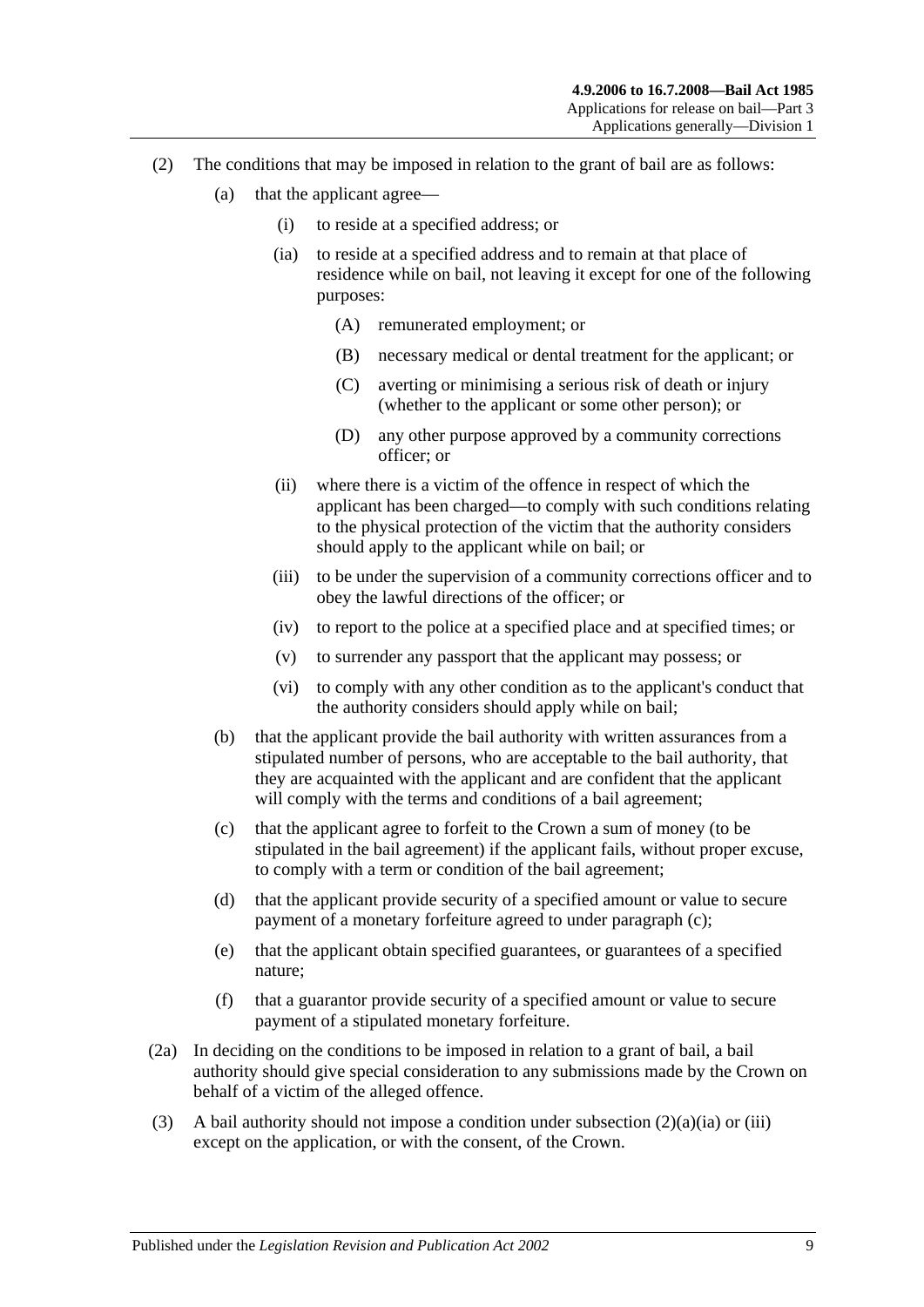- (3a) A bail authority should not impose a condition under [subsection](#page-8-2) (2)(a)(ia) without first obtaining a report (whether oral or in writing) from the Crown on the appropriateness of such a condition being imposed in the applicant's case.
- (4) A condition (other than a condition as to the conduct of the applicant while on bail) must not be imposed under this section unless the condition is, in the opinion of the bail authority, reasonably necessary to ensure that the applicant complies with the bail agreement.
- (5) A financial condition must not be imposed under this section unless the bail authority is of the opinion that the object of ensuring that the applicant complies with the bail agreement cannot be properly secured by a non-financial condition or combination of non-financial conditions.
- (6) It is a condition of every bail agreement that the person released in pursuance of the agreement will not leave the State for any reason—
	- (a) if the person is under the supervision of a community corrections officer—without the permission of the Chief Executive (or his or her nominee) of the administrative unit of which the community corrections officer is an officer or employee;
	- (c) in any other case—without the permission of—
		- (i) a judge or magistrate; or
		- (ii) a member of the police force of or above the rank of sergeant or in charge of a police station.
- (7) A condition imposed under this section must be stipulated in the bail agreement.
- <span id="page-9-0"></span>(7a) Where it is a condition of a bail agreement that the person released in pursuance of the agreement will remain at a particular place of residence, a member of the police force or a community corrections officer authorised by the Minister for the purpose may enter the residence at any time for the purpose of ascertaining whether or not the person is complying with the condition.
- (7b) A person must not hinder a person referred to in [subsection](#page-9-0) (7a) in the exercise of powers under that subsection. Maximum penalty: \$2 500.
- (8) Where it is a condition of a bail agreement that the person released in pursuance of this agreement will be under the supervision of a community corrections officer and obey the lawful directions of that officer, the officer to whom the person is assigned for supervision may give reasonable directions—
	- (a) requiring that person to report to the officer on a regular basis; or
	- (b) requiring that person to notify the officer of any change in the person's place of residence, or in the person's employment; or
	- (c) on any other matter stipulated by the bail authority.
- <span id="page-9-1"></span>(9) Where—
	- (a) a bail authority imposes a condition under this section; but
	- (b) the applicant remains in custody because the condition is not fulfilled,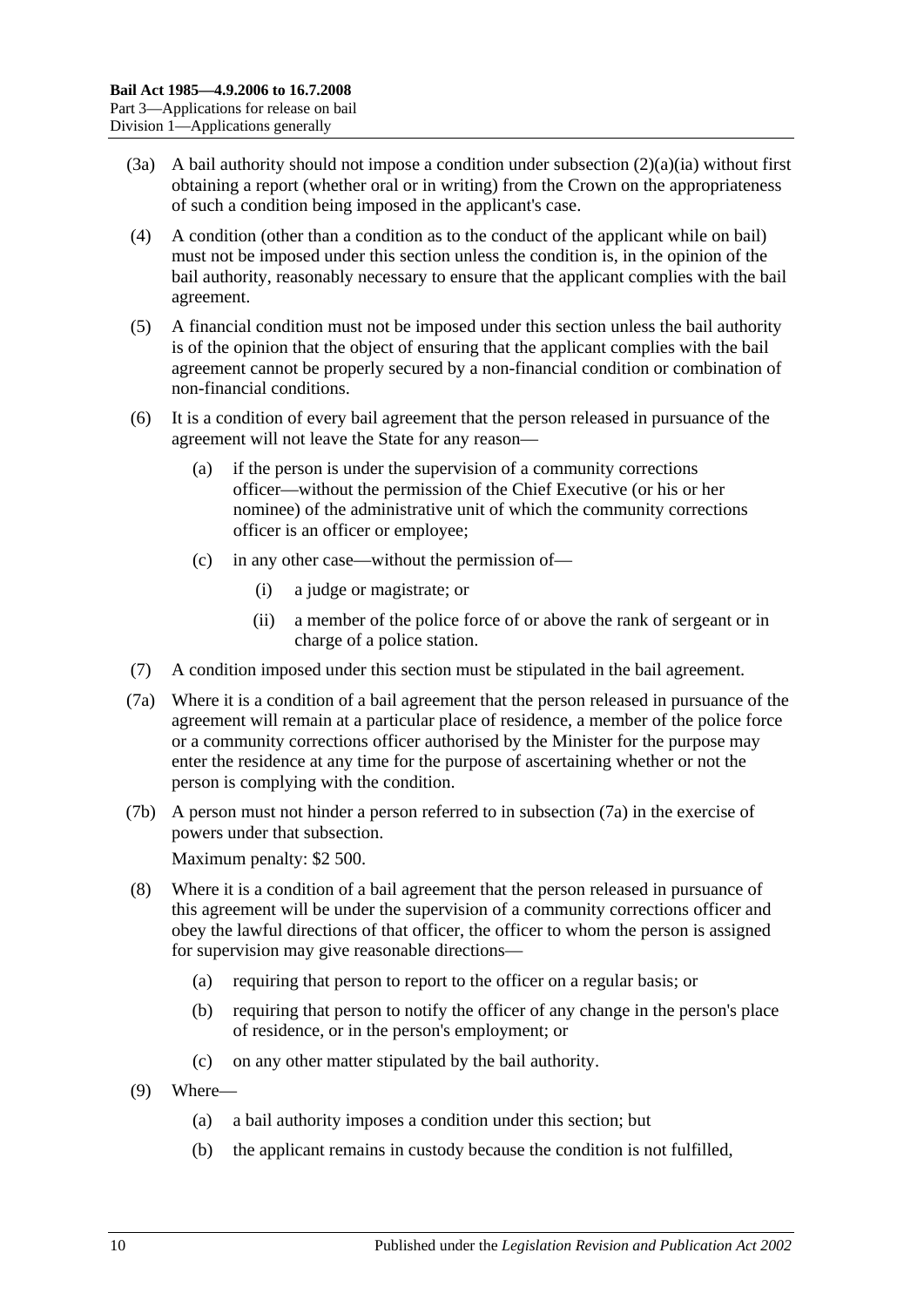the applicant must (if he or she is not sooner released) be brought back before a bail authority for a review of the condition as soon as reasonably practicable and, in any event, within five working days after the condition is imposed.

- (10) A bail authority may, on a review of a condition under [subsection](#page-9-1) (9)—
	- (a) confirm the condition;
	- (b) vary the condition;
	- (c) revoke the condition;
	- (d) impose any other condition under this section that the bail authority thinks fit.
- (11) Where a bail authority imposes a condition requiring a person—
	- (a) to remain at a particular place of residence while on bail; or
	- (b) to be under the supervision of a community corrections officer,

the bail authority must ensure that a copy of the bail agreement is furnished to the relevant responsible Minister.

## <span id="page-10-0"></span>**12—Refusal of application**

- (1) Where a bail authority decides to refuse an application for release on bail, the bail authority must make a written record of the reasons for its decision.
- (2) The refusal of an application for release on bail does not preclude further applications.

## <span id="page-10-1"></span>**Division 2—Procedure on arrest**

#### <span id="page-10-2"></span>**13—Procedure on arrest**

- (1) Where a member of the police force arrests a person who is, upon arrest, eligible to apply for release on bail, the member of the police force—
	- (a) must, as soon as reasonably practicable after delivering the arrested person to a police station after making the arrest, take reasonable steps to ensure that the arrested person and, where the arrested person is a child, any guardian who is present, understands that the arrested person is entitled to apply for release on bail under this Act; and
	- (b) must ensure that the arrested person and, where the arrested person is a child, any guardian who is present, receives—
		- (i) a written statement, in the prescribed form, explaining how, and to what authorities, an application for release on bail may be made under this Act; and
		- (ii) the appropriate form for making an application for release on bail.
- (2) An eligible person who is a child and has applied unsuccessfully to a member of the police force for release on bail must, if the child or a guardian so requests, be brought as soon as practicable before the Youth Court of South Australia for the purpose of making an application for release on bail.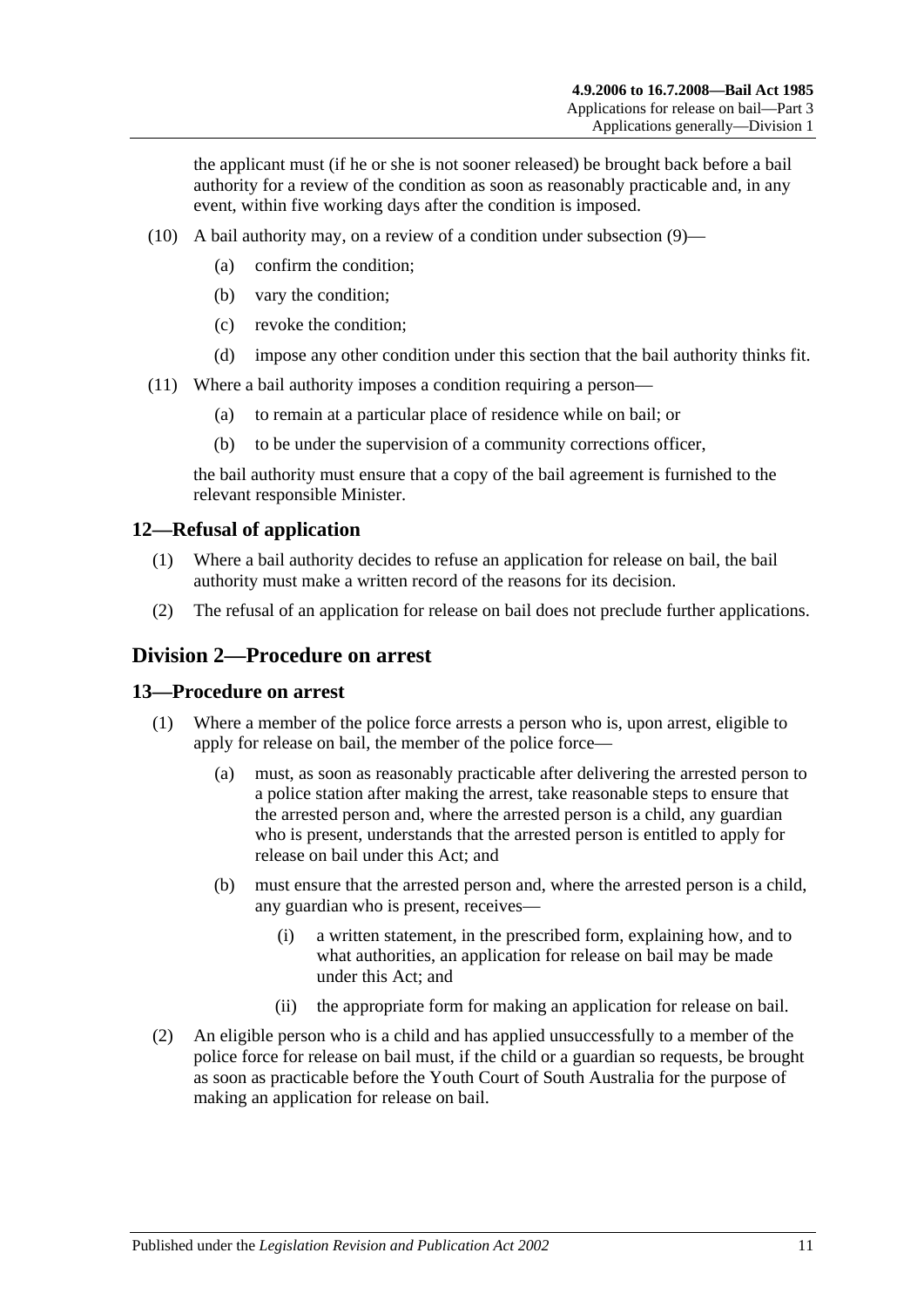- <span id="page-11-3"></span>(3) An eligible person who has been arrested on a charge of an offence must, if not released beforehand, be brought before the appropriate authority on the charge in relation to which he or she was arrested as soon as reasonably practicable on the next working day following the day of arrest but in any event not later than 4 p.m. on that day.
- (4) The appropriate authority before whom a person is brought under [subsection](#page-11-3) (3) must inquire whether that person desires to apply for release on bail and, if the person to whom the inquiry is directed answers affirmatively, the authority must afford the person a reasonable opportunity to apply for release on bail.
- (5) In this section—

*appropriate authority* means—

- (a) in relation to a child—the *Youth Court of South Australia*;
- (b) in any other case—the Magistrates Court.

## <span id="page-11-0"></span>**Part 4—Review of decisions of bail authorities**

## <span id="page-11-1"></span>**14—Review of decisions of bail authorities**

- (1) A decision of a bail authority (not being the Supreme Court) is subject to review under this section.
- (2) A review may be carried out under this section on the application of the Crown, the person applying for release on bail or, where the person applying for release on bail is a child, the child or a guardian of the child—
	- (a) by the Supreme Court; or
	- (b) where the decision subject to review is a decision of a member of the police force or a court constituted of justices—by a magistrate.
- (3) On a review, the reviewing authority will reconsider the application for release on bail and may make any decision on that application that should, in the opinion of the reviewing authority, have been made in the first instance.
- (4) Where an application for review of a decision of a bail authority is made, the bail authority must furnish the reviewing authority with any documentary or other material in its possession that may be relevant to the review.
- (5) The reviewing authority must hear and determine an application under this section as expeditiously as possible.

## <span id="page-11-4"></span><span id="page-11-2"></span>**15—Telephone review**

- (1) Subject to this section, where—
	- (a) an application for release on bail is made to a member of the police force or a court constituted of justices; and
	- (b) the applicant is dissatisfied with the decision made on the application; and
	- (c) there is no magistrate in the vicinity immediately available to review the decision,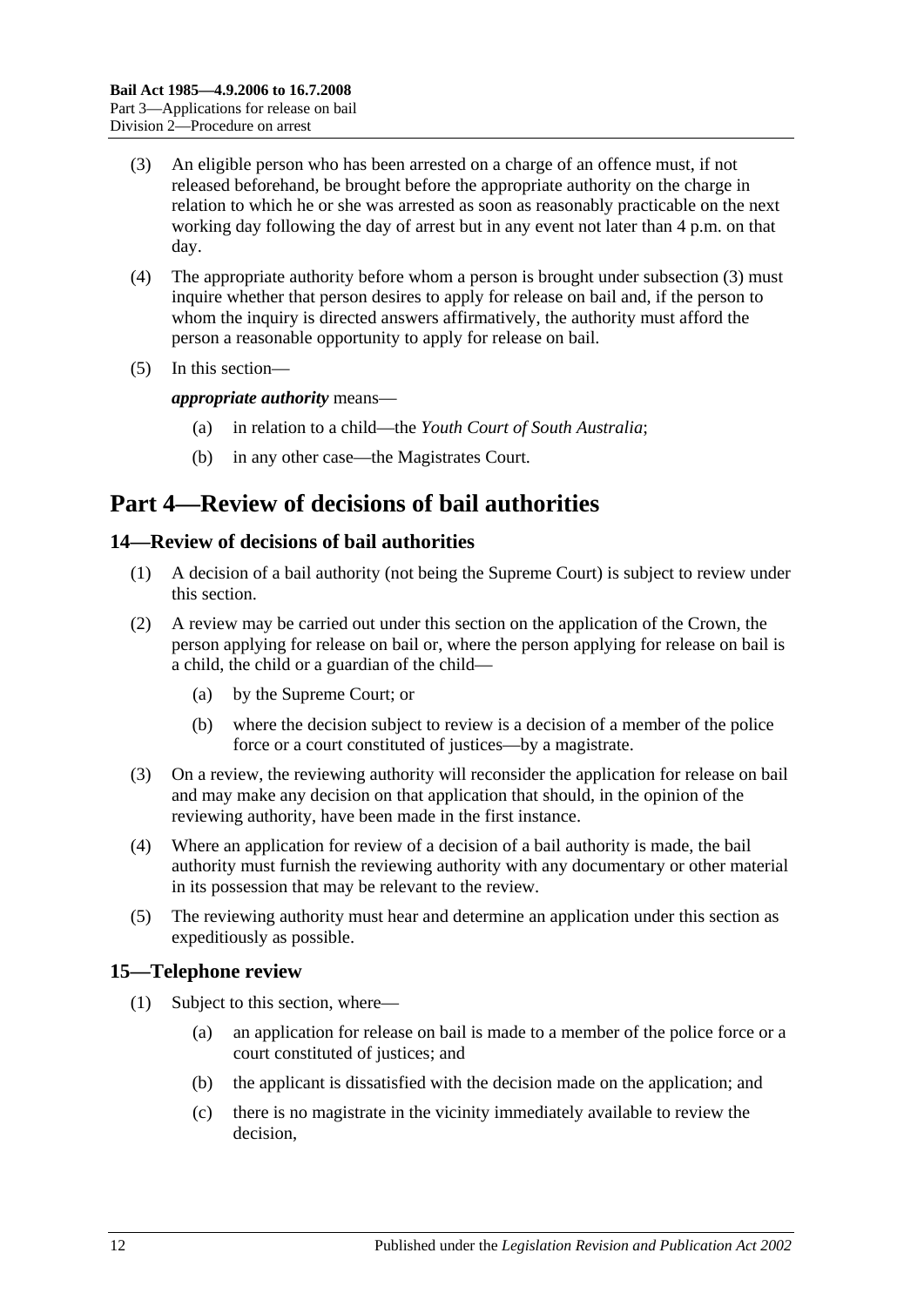the member of the police force or the justices who made the decision must, on the written application of the applicant or, where the applicant is a child, on the written application of the child or a guardian of the child, contact a magistrate by telephone for the purpose of having the decision reviewed.

- (2) Where a magistrate is contacted under [subsection](#page-11-4) (1), the following provisions apply:
	- (a) the magistrate must make such inquiries as the magistrate thinks necessary to satisfy himself or herself of the genuineness of the application for review; and
	- (b) the member of the police force or justices who made the decision must explain to the magistrate—
		- (i) the circumstances of the application for bail; and
		- (ii) the nature of the decision made on the application; and
		- (iii) the reasons for that decision; and
	- (c) the magistrate must then speak with the person who applied for the bail or any legal practitioner representing or assisting that person, and any other person who may be present and who may, in the opinion of the magistrate, assist in explaining the circumstances of the particular case, for the purpose of ensuring that the magistrate is fully informed—
		- (i) of the grounds and circumstances of the application for bail; and
		- (ii) of the reasons for the applicant's dissatisfaction with the decision taken on the application; and
		- (iii) where the applicant is a child—of the circumstances of the child; and
	- (d) if the decision that is the subject of the review was made by justices—the magistrate must then speak with the member of the police force who appeared before the justices and opposed the application for bail (if he or she is present and wishes to speak in relation to the application for review); and
	- (e) the magistrate must then advise the member of the police force or justices who made the original decision of the decision on review, and bail must then be granted or refused in accordance with that decision.
- (3) This section does not apply in relation to a decision made on application to a member of the police force upon arrest where the arrested person (not being a child) can be brought before the Magistrates Court constituted of a magistrate not later than 4 p.m. on the next day following the day of arrest.

#### <span id="page-12-0"></span>**15A—Review of magistrate's decision by Supreme Court**

- (1) Subject to this section, a decision of a magistrate on a review of a decision of a bail authority is subject to review by the Supreme Court.
- (2) A review may be carried out under this section on the application of the Crown, the person applying for release on bail or, where the person applying for release on bail is a child, the child or a guardian of the child.
- (3) A review under this section may only occur with the permission of the Supreme Court (which should only be granted where it appears that there may have been some error of law or fact).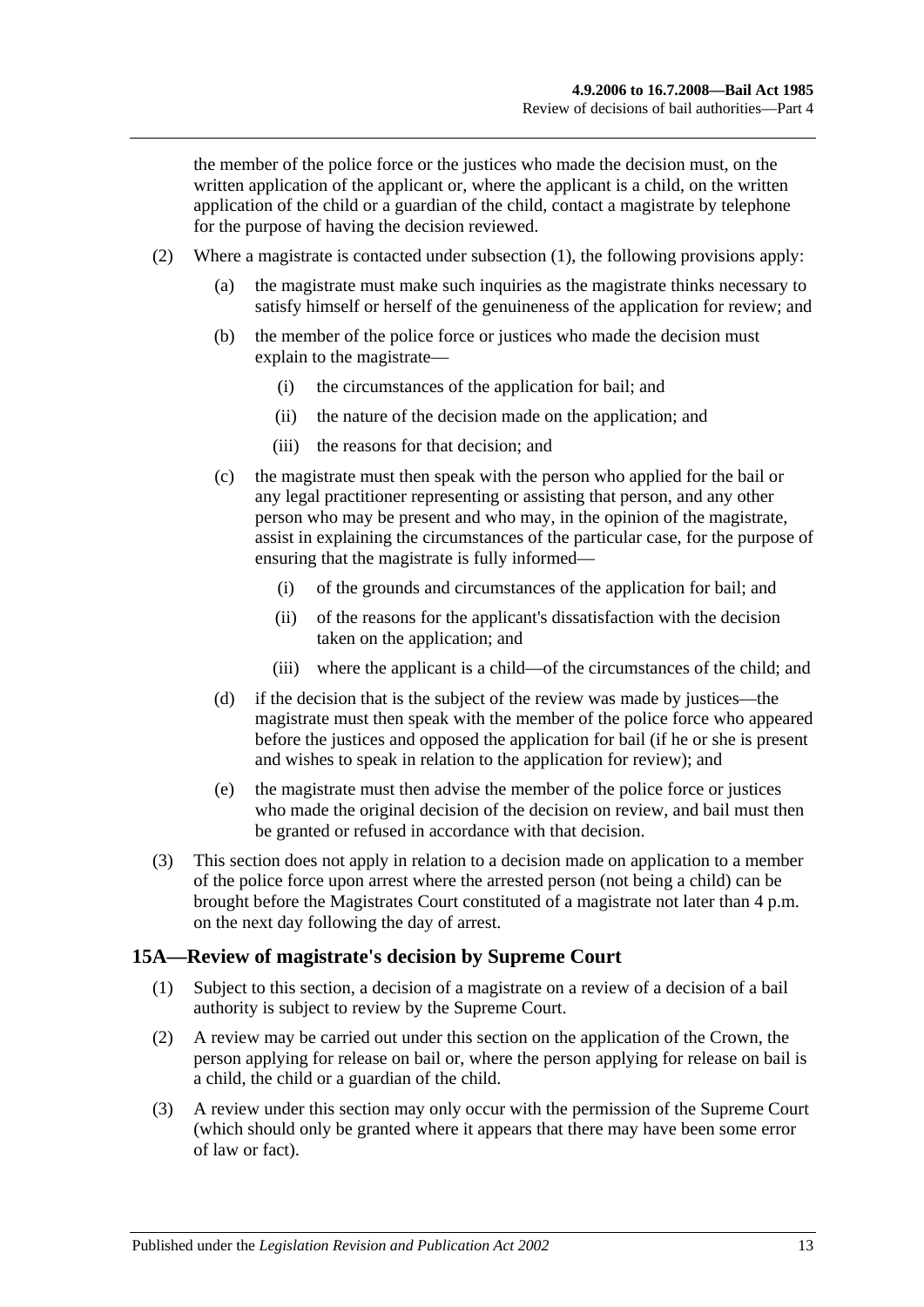### <span id="page-13-0"></span>**16—Stay of release on application for review**

- (1) Notwithstanding any other provision of this Act, where—
	- $(a)$
- (i) a bail authority decides to release a person on bail; or
- (ii) on a review by a magistrate of a decision to release a person on bail the magistrate decides to release the person on bail; and
- (b) a member of the police force or counsel appearing on behalf of the Crown immediately indicates that an application for review of the decision will be made under this Part,

the release must be deferred.

- <span id="page-13-3"></span>(2) The period of deferral ends when—
	- (a) the review is completed; or
	- (b) a member of the police force or some other person acting on behalf of the Crown files with the bail authority a notice that the Crown does not desire to proceed with the review; or
	- (c) 72 hours elapse,

whichever first occurs.

<span id="page-13-4"></span>(3) If a person is released pursuant to [subsection](#page-13-3) (2)(b) or [\(c\),](#page-13-4) the conditions of bail are those that would have applied had the person's release not been deferred.

## <span id="page-13-1"></span>**Part 5—Enforcement and termination of bail**

#### <span id="page-13-2"></span>**17—Non-compliance with bail agreement constitutes offence**

(1) A person who, without reasonable excuse, contravenes or fails to comply with a term or condition of a bail agreement is guilty of an offence.

Maximum penalty: \$10 000 or imprisonment for 2 years.

- (2) A penalty imposed under this section must not exceed the maximum penalty that may be imposed for the principal offence.
- (3) A penalty imposed under this section is in addition to any pecuniary forfeiture that the convicted person suffers or may suffer in consequence of the offence.
- (4) A reference in this section to the principal offence is a reference to—
	- (a) the offence with which the person released on bail was charged; or
	- (b) where that person was charged with a number of offences—that one of the offences that attracts the highest penalty.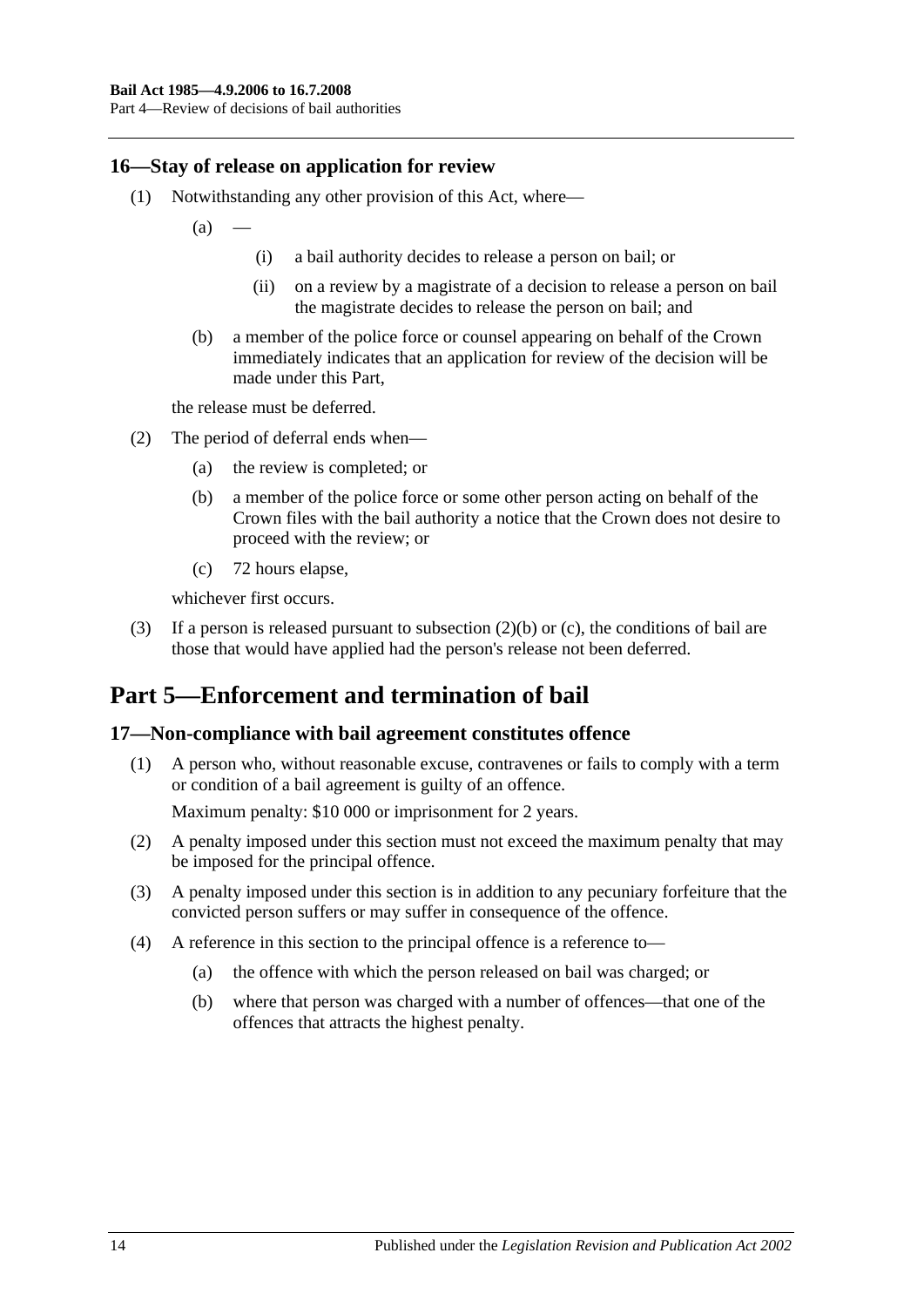## <span id="page-14-0"></span>**17A—Guarantor must inform member of police force if person fails to comply with bail agreement**

Where a guarantor knows, or has reasonable cause to suspect, that the person released under the bail agreement has failed to comply with a term or condition of the agreement in relation to which his or her guarantee has been given, the guarantor must take reasonable steps to inform a member of the police force that the failure has, or may have, occurred.

Maximum penalty: \$1 250.

#### <span id="page-14-1"></span>**18—Arrest of eligible person on non-compliance with bail agreement**

- (1) Where it appears to a court or justice that a person released on bail has contravened or failed to comply with a term or condition of a bail agreement, it may—
	- (a) cancel the right of the person to be at liberty in pursuance of the agreement; and
	- (b) if it appears necessary or desirable to do so—issue a warrant for the person's arrest.
- <span id="page-14-3"></span>(2) A member of the police force may arrest without warrant a person released on bail if he or she has reasonable grounds for believing that the person—
	- (a) intends to abscond; or
	- (b) is contravening or failing to comply with a bail agreement; or
	- (c) has contravened or failed to comply with a bail agreement.
- (3) A person who is arrested without warrant pursuant to [subsection](#page-14-3) (2) must, after being delivered into custody at a police station, be brought as soon as practicable before—
	- (a) the court before which the person is bound to appear; or
	- (b) the Magistrates Court.

#### <span id="page-14-4"></span><span id="page-14-2"></span>**19—Estreatment**

- (1) Where a person who has been released in pursuance of a bail agreement contravenes or fails to comply with a term or condition of the agreement—
	- (a) the court before which that person is bound to appear; or
	- (b) the Magistrates Court,

may on the application of the Crown, or on its own initiative, order that a pecuniary forfeiture stipulated in a bail agreement or a guarantee be carried into effect.

- (2) An order for pecuniary forfeiture under [subsection](#page-14-4) (1) may provide that the order is not to be carried into effect until a subsequent day to be fixed by the court making the order.
- (3) Where a court makes an order under this section, the court may at any time for any sufficient reason on the application of the person in relation to whom the order is made, or on its own initiative—
	- (a) reduce the amount of the forfeiture as stipulated in the bail agreement or guarantee; or
	- (b) rescind its order.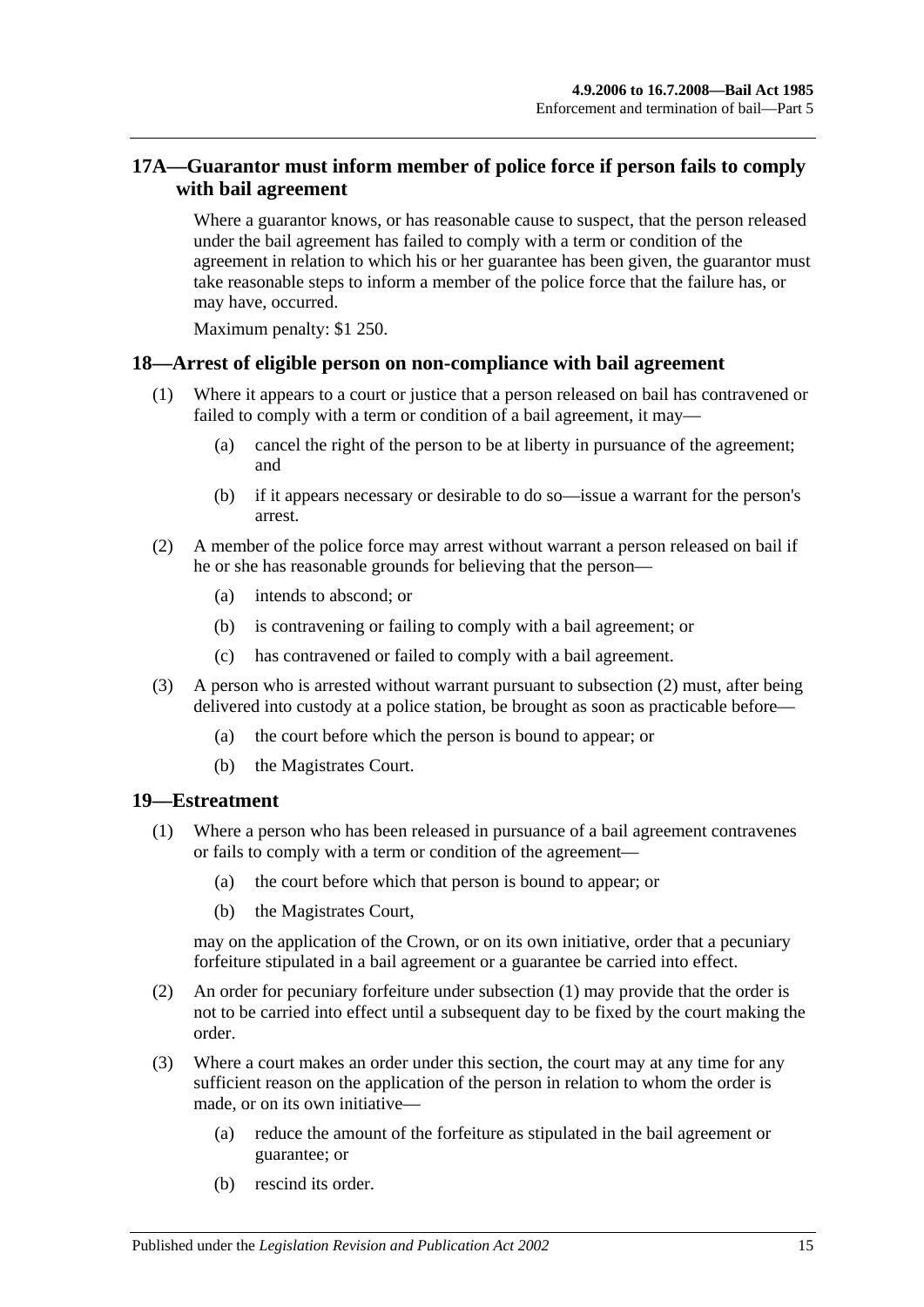- (3a) A court that makes an order under this section may allow time for payment of the amount forfeited and, if appropriate, direct that the amount be paid in instalments.
- (4) The amount of a pecuniary forfeiture that is carried into effect pursuant to an order under this section may be recovered as a fine.

#### <span id="page-15-0"></span>**20—Termination of bail agreement**

When a person who is on bail is sentenced, or discharged without sentence, the bail agreement and guarantees (if any) terminate.

## <span id="page-15-1"></span>**Part 6—Miscellaneous**

#### <span id="page-15-2"></span>**21—Evidence**

An apparently genuine document purporting to be a bail agreement or guarantee, or a copy of a bail agreement or guarantee, will be accepted by any court or justice as evidence of the bail agreement or guarantee and of its terms and conditions.

## <span id="page-15-3"></span>**21A—Applications on behalf of the Crown**

An application may be made or a consent given under this Act on behalf of the Crown  $by-$ 

- (a) the Director of Public Prosecutions; or
- (b) a person acting on the instructions of the Crown; or
- (c) any member of the police force.

#### <span id="page-15-4"></span>**21B—Intervention programs**

- (1) When a court releases a person who has been charged with an offence on bail, the court may make it a condition of the bail agreement that the person undertake an intervention program.
- (2) However—
	- (a) if the person does not agree to the imposition of such a condition, the court cannot impose it; and
	- (b) before the court imposes such a condition the court must satisfy itself that—
		- (i) the person is eligible for the services to be included on the program in accordance with applicable eligibility criteria (if any); and
		- (ii) those services are available for the person at a suitable time and place.
- (3) The court may make appropriate orders for assessment of the person to determine—
	- (a) a form of intervention program that is appropriate for the person; and
	- (b) the person's eligibility for the services included on the program,

and may release the person on bail on condition that he or she undertake the assessment as ordered.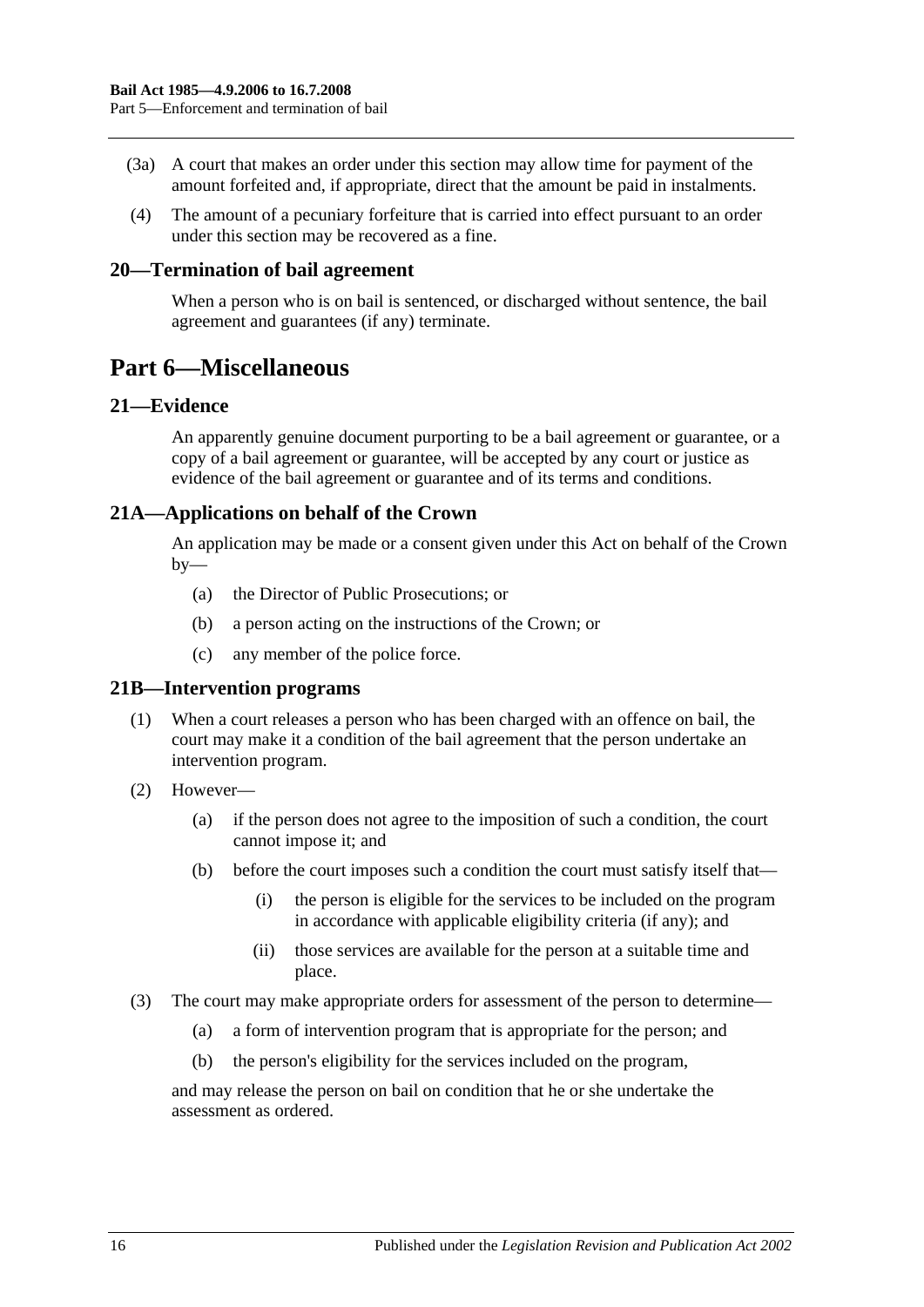- <span id="page-16-1"></span>(4) Where a bail agreement contains a condition under this section—
	- (a) the person released on bail under the agreement must comply with conditions regulating his or her participation in the assessment or intervention program notified from time to time by the person's case manager; and
	- (b) a failure to comply with a requirement under [paragraph](#page-16-1) (a) may be regarded as a breach of a condition of the bail agreement.
- (5) The court may, at any time, on application by a person released on bail on condition that he or she participate in an assessment or intervention program, make an order revoking or varying the condition.
- (6) If an intervention program manager considers that—
	- (a) a person has failed to comply with a condition regulating the person's participation in an assessment or intervention program; and
	- (b) the failure to comply (of itself or in connection with other matters) suggests that the person is unwilling to participate in the assessment or program as directed,

the manager must refer the matter to the court and the court must then determine whether the failure to comply constitutes a breach of the bail agreement.

- (7) A certificate apparently signed—
	- (a) by an intervention program manager as to—
		- (i) whether the services to be included on a program are available for a particular person and, if so, when they will be available; or
		- (ii) whether a particular person is eligible for the services to be included on a program; or
	- (b) by a case manager as to whether a particular person has complied with conditions regulating his or her participation in an assessment or intervention program,

is admissible as evidence of the matter so certified.

#### <span id="page-16-0"></span>**21C—Power of delegation—intervention program manager**

- (1) An intervention program manager may, by instrument in writing, delegate a power or function under this Act—
	- (a) to a particular person; or
	- (b) to the person for the time being occupying a particular position.
- (2) A power or function so delegated under this section may, if the instrument of delegation so provides, be further delegated.
- (3) A delegation—
	- (a) may be absolute or conditional; and
	- (b) does not derogate from the power of the delegator to act in a matter; and
	- (c) is revocable at will.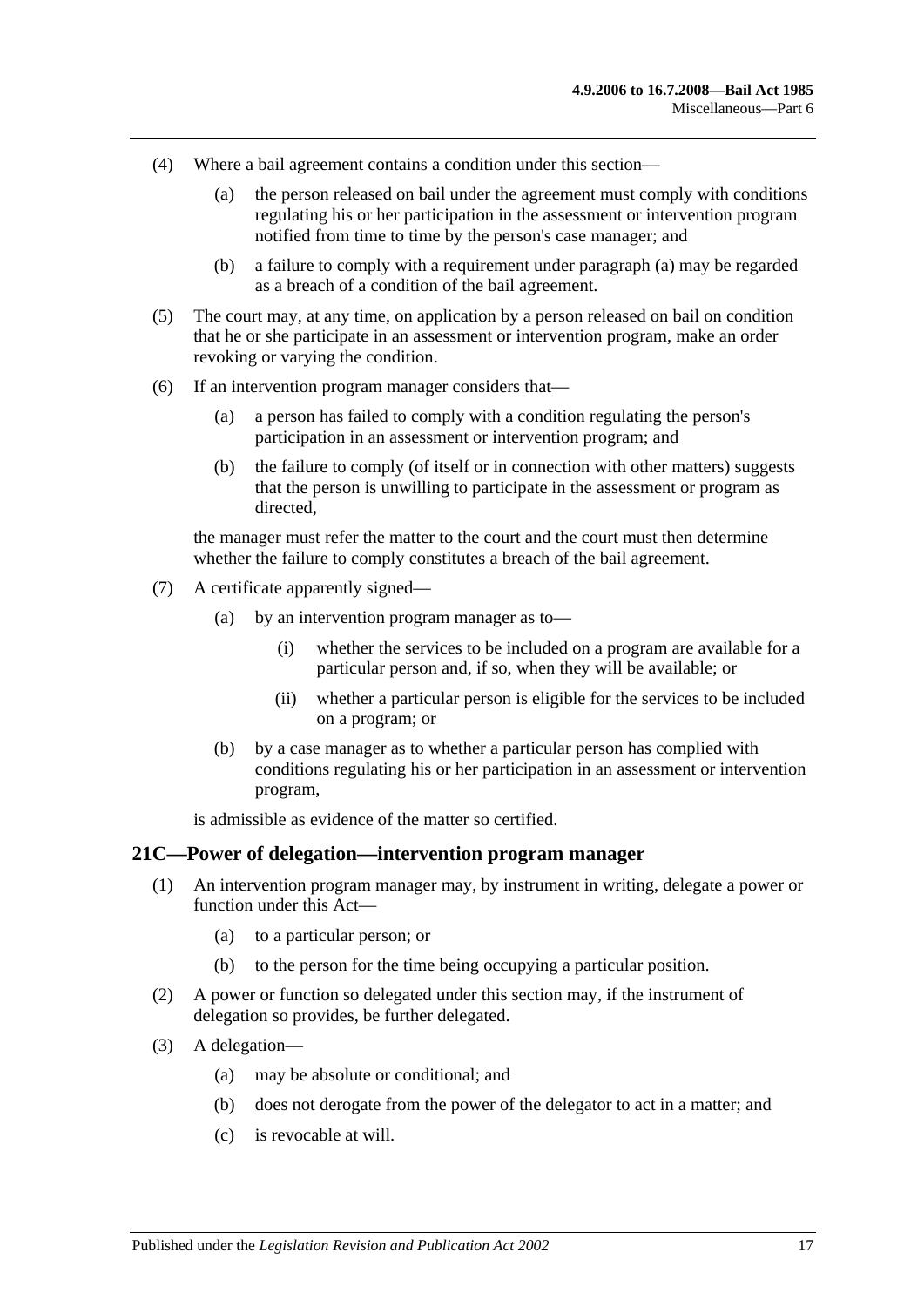#### <span id="page-17-0"></span>**22—False information on bail applications**

A person who provides false information in an application for release on bail knowing it to be false is guilty of an offence.

Maximum penalty: \$1 250.

#### <span id="page-17-1"></span>**23—Period of release on bail not to count as part of sentence**

Where a person under sentence of imprisonment is released on bail pending the hearing and determination of an appeal, the period of release does not count as part of the sentence.

#### <span id="page-17-2"></span>**24—Act not to affect provisions relating to restraining orders**

Nothing in this Act affects the operation of—

- (a) the *[Domestic Violence Act](http://www.legislation.sa.gov.au/index.aspx?action=legref&type=act&legtitle=Domestic%20Violence%20Act%201994) 1994*; or
- (b) the provisions of the *[Summary Procedure Act](http://www.legislation.sa.gov.au/index.aspx?action=legref&type=act&legtitle=Summary%20Procedure%20Act%201921) 1921* relating to restraining orders.

## <span id="page-17-3"></span>**25—Non-application of 48 Geo. III c. 58 in this State**

The Act of the Imperial Parliament 48 Geo. III c. 58 has no further force or effect in this State.

#### <span id="page-17-4"></span>**26—Regulations**

The Governor may make such regulations as are contemplated by this Act or as are necessary or expedient for the purposes of this Act.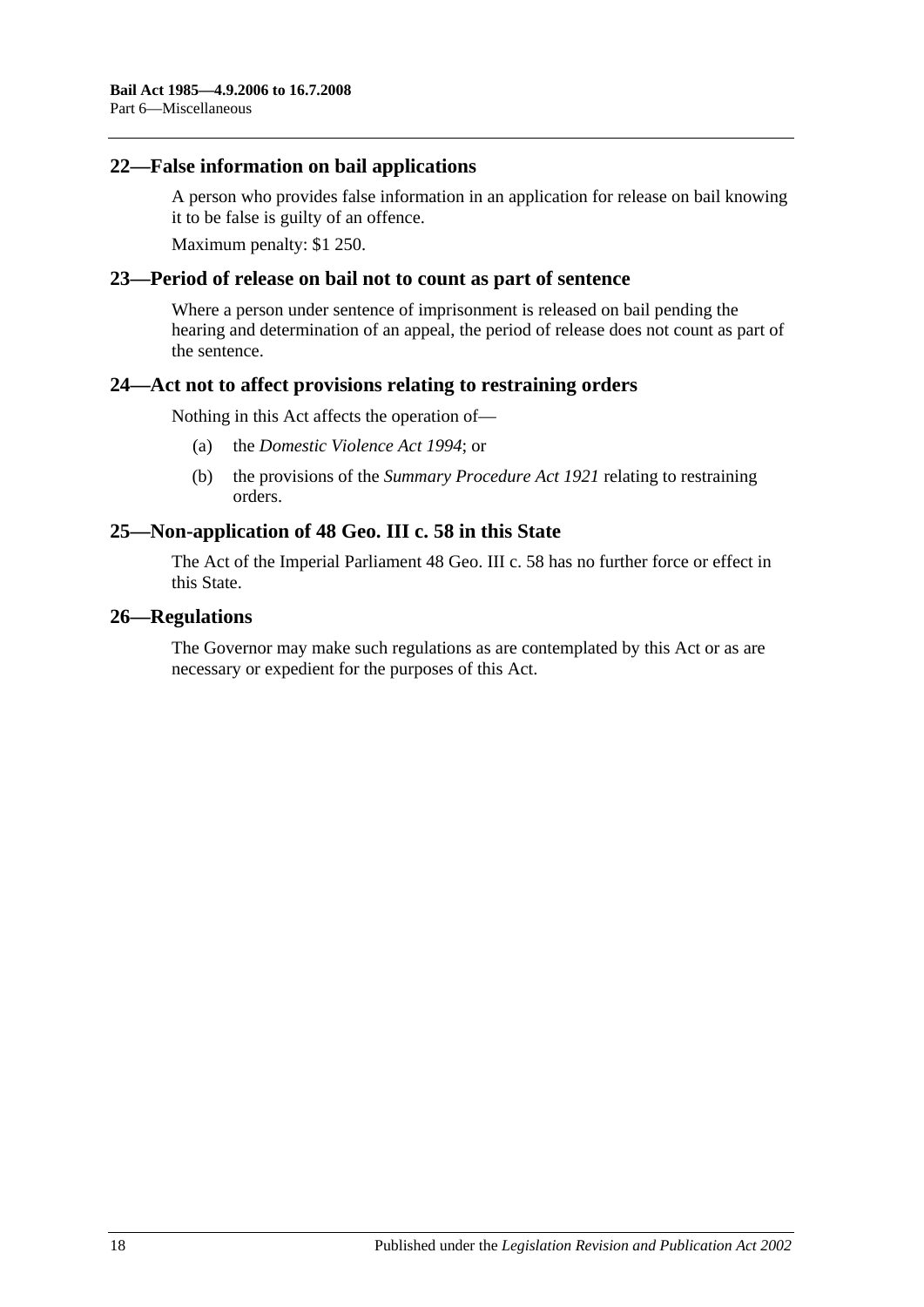## <span id="page-18-0"></span>**Legislative history**

## **Notes**

- Amendments of this version that are uncommenced are not incorporated into the text.
- Please note—References in the legislation to other legislation or instruments or to titles of bodies or offices are not automatically updated as part of the program for the revision and publication of legislation and therefore may be obsolete.
- Earlier versions of this Act (historical versions) are listed at the end of the legislative history.
- For further information relating to the Act and subordinate legislation made under the Act see the Index of South Australian Statutes or www.legislation.sa.gov.au.

## **Principal Act and amendments**

New entries appear in bold.

| Year | No | Title                                                                                           | Assent     | Commencement                                                           |
|------|----|-------------------------------------------------------------------------------------------------|------------|------------------------------------------------------------------------|
| 1985 | 5  | <b>Bail Act 1985</b>                                                                            | 7.3.1985   | 7.7.1985 (Gazette 9.5.1985 p1399)                                      |
| 1986 | 33 | Statutes Amendment (Children's Bail) 10.4.1986<br>Act 1986                                      |            | 30.3.1987 (Gazette 26.2.1987 p440)                                     |
| 1987 | 32 | <b>Bail Act Amendment Act 1987</b>                                                              | 23.4.1987  | 4.10.1987 (Gazette 30.7.1987 p273)                                     |
| 1990 | 23 | <b>Statute Law Revision Act 1990</b>                                                            | 26.4.1990  | Sch 2-29.6.1990 (Gazette 14.6.1990<br>p1606                            |
| 1991 | 49 | <b>Director of Public Prosecutions</b><br>Act 1991                                              | 21.11.1991 | 6.7.1992 (Gazette 25.6.1992 p1869)                                     |
| 1991 | 69 | <b>Statutes Repeal and Amendment</b><br>(Courts) Act 1991                                       | 12.12.1991 | 6.7.1992 (Gazette 2.7.1992 p209)                                       |
| 1993 | 62 | <b>Statutes Amendment (Courts)</b><br>Act 1993                                                  | 27.5.1993  | ss 19-23-1.7.1993 (Gazette 24.6.1993<br>p2047                          |
| 1993 | 94 | <b>Statutes Repeal and Amendment</b><br>(Children's Protection and Young<br>Offenders) Act 1993 | 4.11.1993  | 1.1.1994 (Gazette 4.11.1993 p2177)                                     |
| 1994 | 22 | Domestic Violence Act 1994                                                                      | 26.5.1994  | 1.8.1994 (Gazette 14.7.1994 p68)                                       |
| 1995 | 27 | <b>Statutes Amendment</b><br>(Attorney-General's Portfolio)<br>Act 1995                         | 27.4.1995  | ss 4-11-10.7.1995 (Gazette 29.6.1995<br>p2973                          |
| 1996 | 67 | <b>Statutes Amendment</b><br>(Attorney-General's Portfolio)<br>Act 1996                         | 15.8.1996  | ss 4 & 5-17.10.1996 (Gazette<br>17.10.1996 p1361)                      |
| 1999 | 42 | <b>Statutes Amendment and Repeal</b><br>(Justice Portfolio) Act 1999                            | 5.8.1999   | Pt 3 (ss $5-10$ )-1.9.2000 (Gazette<br>11.5.2000 p2472)                |
| 2005 | 49 | <b>Statutes Amendment (Intervention</b><br>Programs and Sentencing Procedures)<br>Act 2005      | 27.10.2005 | Pt 2 (ss $4 \& 5$ ) and Sch 1-19.12.2005<br>(Gazette 15.12.2005 p4326) |
| 2005 | 56 | Justices of the Peace Act 2005                                                                  | 17.11.2005 | Sch 2 (cl 7)-1.7.2006 (Gazette<br>22.6.2006 p2012)                     |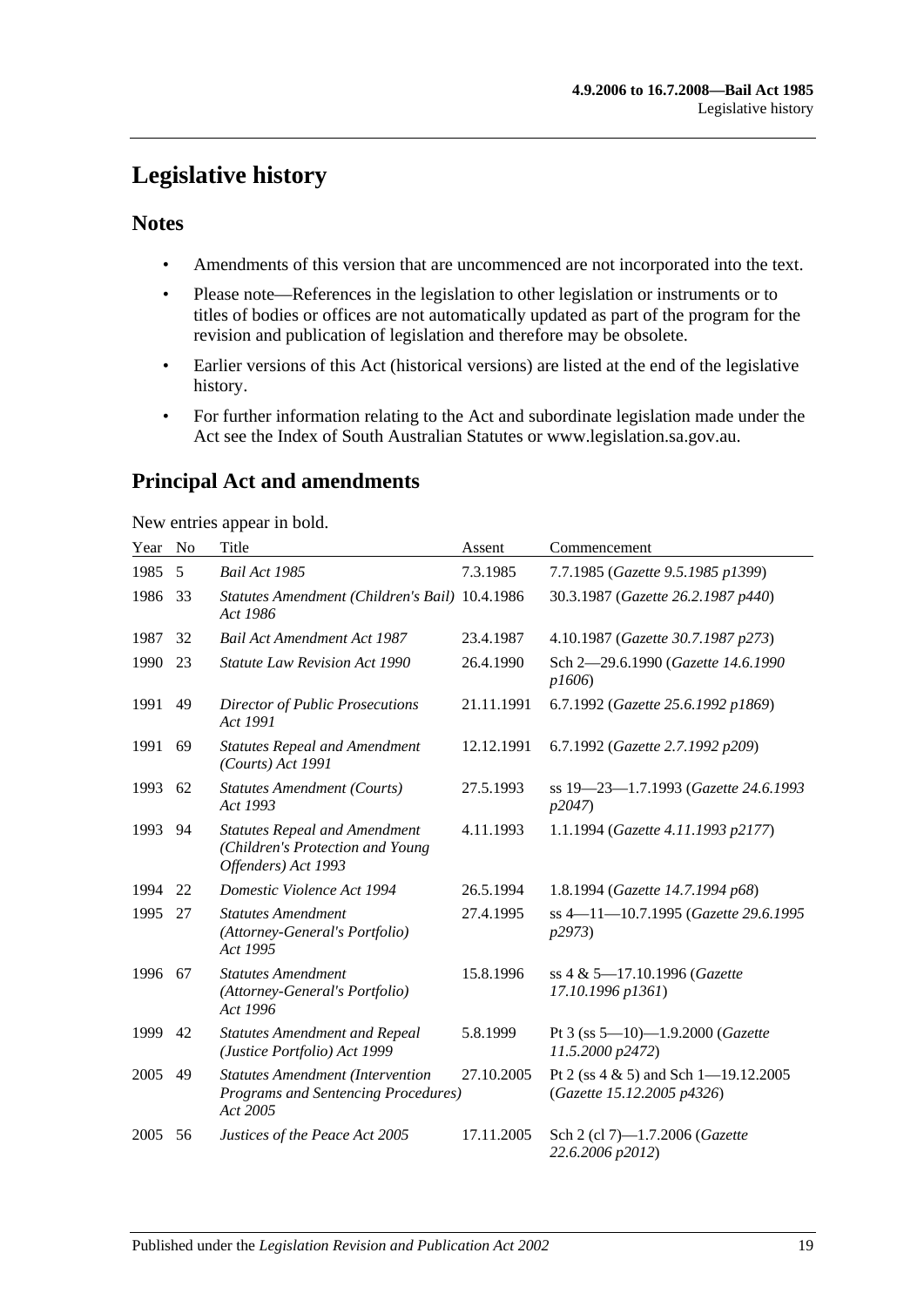| 2005 81 |     | Statutes Amendment (Vehicle and<br>Vessel Offences) Act 2005                   | 8.12.2005 | Pt 3 (s 13)–30.7.2006 ( <i>Gazette</i><br>27.7.2006 p2400)  |
|---------|-----|--------------------------------------------------------------------------------|-----------|-------------------------------------------------------------|
| 2006 17 |     | <b>Statutes Amendment (New Rules of 6.7.2006)</b><br>Civil Procedure) Act 2006 |           | Pt 11 (ss 45–47)–4.9.2006 (Gazette<br>$17.8.2006$ $p2831$ ) |
| 2007    | 48  | <b>Statutes Amendment (Victims of</b><br>Crime) Act 2007                       | 8.11.2007 | Pt 2 (s 4)—uncommenced                                      |
| 2008    | -13 | Serious and Organised Crime<br>(Control) Act 2008                              | 15.5.2008 | Sch 1 (cl 2)—uncommenced                                    |

## **Provisions amended**

New entries appear in bold.

Entries that relate to provisions that have been deleted appear in italics.

| Provision                        | How varied                                                 | Commencement |  |
|----------------------------------|------------------------------------------------------------|--------------|--|
| Pt1                              |                                                            |              |  |
| s <sub>2</sub>                   | deleted by $23/1990 s 3(1)$ (Sch 2)                        | 29.6.1990    |  |
| s(3(1))                          |                                                            |              |  |
| s(3(1))                          | s 3 redesignated as s $3(1)$ by $33/1986$ s $3(c)$         | 30.3.1987    |  |
| case manager                     | inserted by $49/2005$ s $4(1)$                             | 19.12.2005   |  |
| child                            | inserted by $33/1986$ s $3(a)$                             | 30.3.1987    |  |
| community<br>corrections officer | inserted by 42/1999 s 5                                    | 1.9.2000     |  |
| guardian                         | inserted by $33/1986$ s $3(b)$                             | 30.3.1987    |  |
| intervention<br>program          | inserted by $49/2005$ s $4(2)$                             | 19.12.2005   |  |
| intervention<br>program manager  | inserted by $49/2005$ s $4(2)$                             | 19.12.2005   |  |
| victim                           | amended by 32/1987 s 3                                     | 4.10.1987    |  |
| s(2)                             | inserted by $33/1986$ s $3(c)$                             | 30.3.1987    |  |
|                                  | amended by 23/1990 s 3(1) (Sch 2)                          | 29.6.1990    |  |
| s <sub>4</sub>                   |                                                            |              |  |
| s(4(1))                          | s 4 amended by 33/1986 s 3(d)                              | 30.3.1987    |  |
|                                  | s 4 amended and redesignated as $s$ 4(1) by<br>32/1987 s 4 | 4.10.1987    |  |
|                                  | amended by 23/1990 s 3(1) (Sch 2)                          | 29.6.1990    |  |
|                                  | amended by 62/1993 s 19                                    | 1.7.1993     |  |
| s(4(2)                           | inserted by $32/1987$ s 4(c)                               | 4.10.1987    |  |
| s <sub>5</sub>                   |                                                            |              |  |
| s 5(1)                           | amended by 32/1987 s 5                                     | 4.10.1987    |  |
|                                  | amended by 23/1990 s 3(1) (Sch 2)                          | 29.6.1990    |  |
|                                  | amended by 62/1993 s 20                                    | 1.7.1993     |  |
|                                  | amended by 27/1995 s 4                                     | 10.7.1995    |  |
|                                  | amended by $67/1996$ s $4(a)$                              | 17.10.1996   |  |
|                                  | amended by 56/2005 Sch 2 cl 7                              | 1.7.2006     |  |
| s 5(2)                           | substituted by $67/1996$ s $4(b)$                          | 17.10.1996   |  |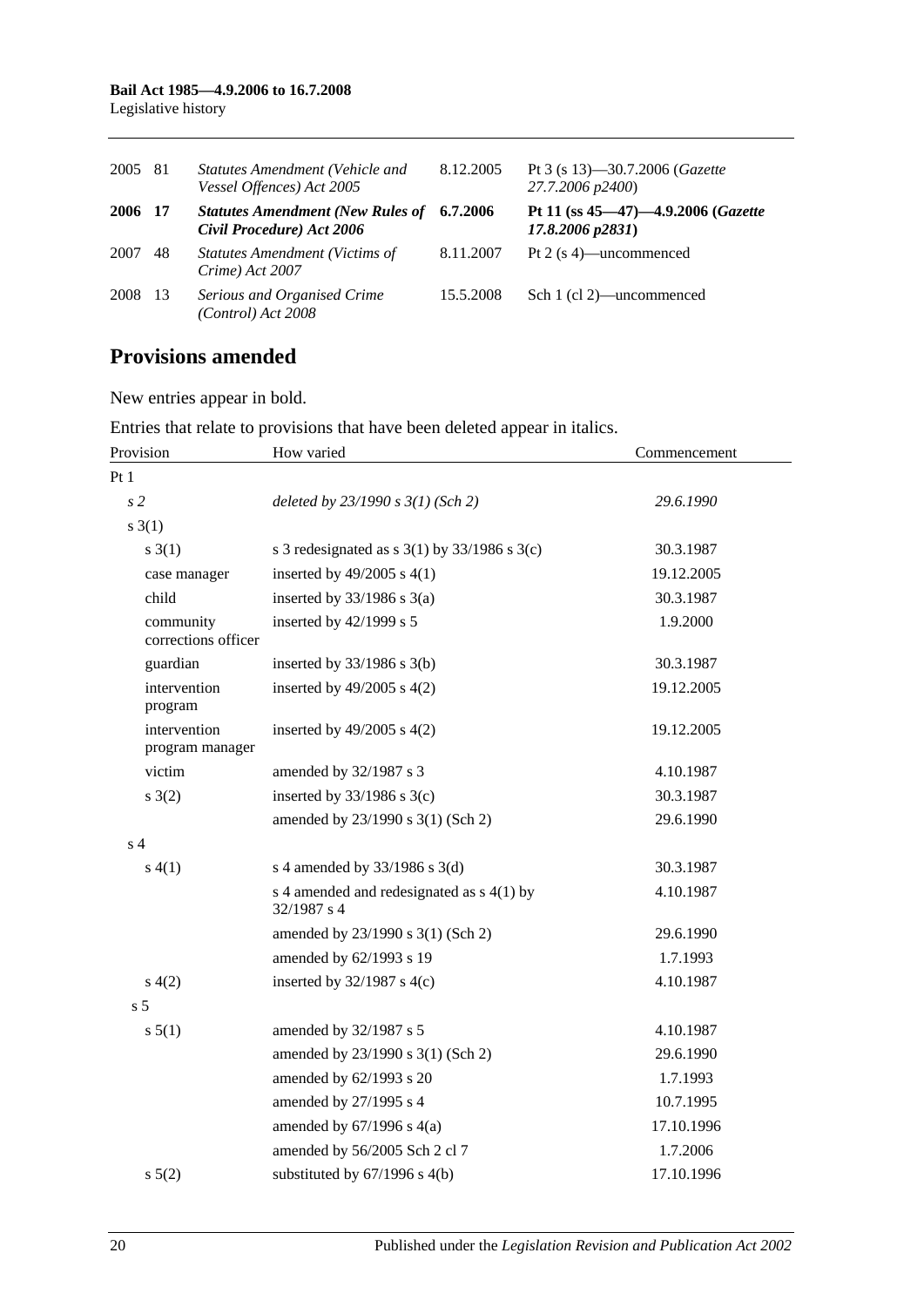#### Pt 2

s 6

| s(6(1))            | amended by 23/1990 s 3(1) (Sch 2)      | 29.6.1990 |
|--------------------|----------------------------------------|-----------|
|                    | amended by $62/1993$ s $21(a)$         | 1.7.1993  |
|                    | amended by 42/1999 s 6                 | 1.9.2000  |
| $s\ 6(1a)$         | inserted by $33/1986$ s $3(e)$         | 30.3.1987 |
|                    | amended by 23/1990 s 3(1) (Sch 2)      | 29.6.1990 |
| s(6(1b))           | inserted by $62/1993$ s $21(b)$        | 1.7.1993  |
| s(6(3))            | substituted by 32/1987 s 6             | 4.10.1987 |
| s 6(4)             | substituted by 32/1987 s 6             | 4.10.1987 |
|                    | amended by 17/2006 s 45                | 4.9.2006  |
| s(6(5)             | inserted by 32/1987 s 6                | 4.10.1987 |
| s 7                |                                        |           |
| s(7(1))            | amended by 23/1990 s 3(1) (Sch 2)      | 29.6.1990 |
| s $7(3)$ and $(4)$ | substituted by 32/1987 s 7             | 4.10.1987 |
| s $7(5)$ and $(6)$ | inserted by 32/1987 s 7                | 4.10.1987 |
| $Pt\,3$            |                                        |           |
| s <sub>8</sub>     |                                        |           |
| s(1)               | substituted by 32/1987 s 8             | 4.10.1987 |
| s(8(1a))           | inserted by 32/1987 s 8                | 4.10.1987 |
|                    | amended by 23/1990 s 3(1) (Sch 2)      | 29.6.1990 |
| s(2)               | amended by 23/1990 s 3(1) (Sch 2)      | 29.6.1990 |
| s(2a)              | inserted by $33/1986$ s 3(f)           | 30.3.1987 |
| s(3)               | amended by 23/1990 s 3(1) (Sch 2)      | 29.6.1990 |
| s 9                |                                        |           |
| $s \, 9(2)$        | amended by 23/1990 s 3(1) (Sch 2)      | 29.6.1990 |
| 10                 |                                        |           |
| 10(1)              | amended by 23/1990 s 3(1) (Sch 2)      | 29.6.1990 |
|                    | amended by $62/1993$ s $22(a)$         | 1.7.1993  |
|                    | (c) deleted by $22/1994$ Sch cl $2(a)$ | 1.8.1994  |
| 10(2)              | amended by 23/1990 s 3(1) (Sch 2)      | 29.6.1990 |
| 10(3)              | inserted by $62/1993$ s $22(b)$        | 1.7.1993  |
| s 10(4)            | inserted by 22/1994 Sch cl 2(b)        | 1.8.1994  |
| s 10A              | inserted by 81/2005 s 13               | 30.7.2006 |
| s 11               |                                        |           |
| s 11(2)            | amended by $33/1986$ s $3(g)$          | 30.3.1987 |
|                    | amended by $32/1987$ s $9(a)$          | 4.10.1987 |
|                    | amended by 23/1990 s 3(1) (Sch 2)      | 29.6.1990 |
|                    | amended by $42/1999$ s $7(a)$ , (b)    | 1.9.2000  |
| s $11(2a)$         | inserted by 32/1987 s 9(b)             | 4.10.1987 |
| s 11(3)            | amended by $33/1986$ s $3(m)$          | 30.3.1987 |
|                    | substituted by $32/1987$ s $9(b)$      | 4.10.1987 |
|                    | amended by 23/1990 s 3(1) (Sch 2)      | 29.6.1990 |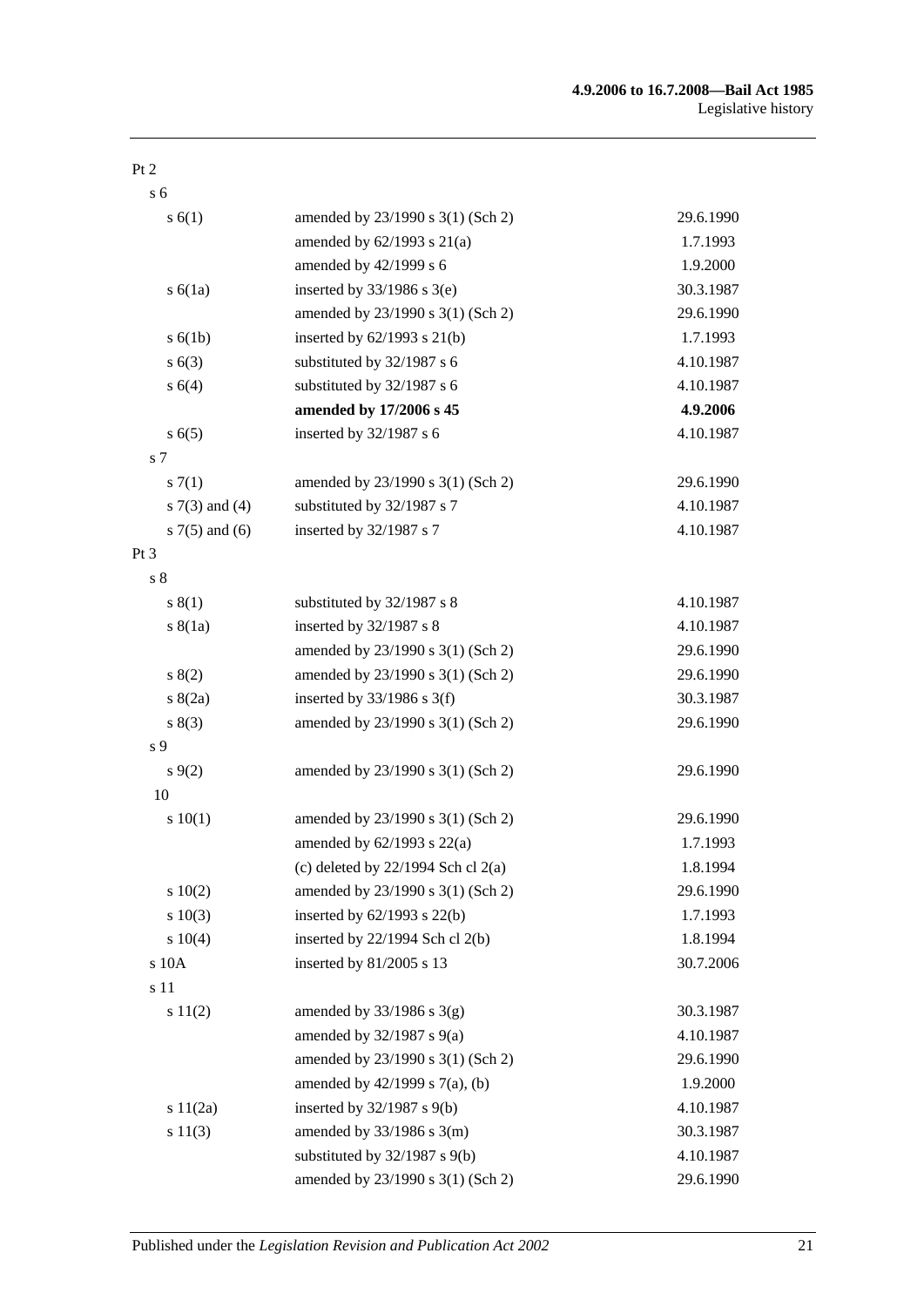#### **Bail Act 1985—4.9.2006 to 16.7.2008** Legislative history

| s 11(3a)            | inserted by $32/1987$ s $9(b)$      | 4.10.1987  |
|---------------------|-------------------------------------|------------|
|                     | amended by 23/1990 s 3(1) (Sch 2)   | 29.6.1990  |
| s $11(4)$ and $(5)$ | amended by 23/1990 s 3(1) (Sch 2)   | 29.6.1990  |
| s 11(6)             | substituted by $32/1987$ s $9(c)$   | 4.10.1987  |
|                     | amended by 23/1990 s 3(1) (Sch 2)   | 29.6.1990  |
|                     | amended by $27/1995$ s $5(a)$       | 10.7.1995  |
|                     | amended by 42/1999 s 7(c)           | 1.9.2000   |
|                     | (b) deleted by $42/1999$ s $7(c)$   | 1.9.2000   |
| s 11(7)             | amended by 23/1990 s 3(1) (Sch 2)   | 29.6.1990  |
| s 11(7a)            | inserted by $32/1987$ s $9(d)$      | 4.10.1987  |
|                     | amended by $42/1999$ s $7(d)$       | 1.9.2000   |
| s 11(7b)            | inserted by $32/1987$ s $9(d)$      | 4.10.1987  |
|                     | amended by 23/1990 s 3(1) (Sch 2)   | 29.6.1990  |
|                     | amended by $42/1999$ s $7(e)$       | 1.9.2000   |
| s 11(8)             | amended by $33/1986$ s $3(n)$       | 30.3.1987  |
|                     | amended by 23/1990 s 3(1) (Sch 2)   | 29.6.1990  |
|                     | amended by $42/1999$ s $7(f)$       | 1.9.2000   |
| s 11(9)             | inserted by $32/1987$ s $9(e)$      | 4.10.1987  |
|                     | substituted by $27/1995$ s $5(b)$   | 10.7.1995  |
| s 11(10)            | inserted by $32/1987$ s $9(e)$      | 4.10.1987  |
| s 11(11)            | inserted by $32/1987$ s $9(e)$      | 4.10.1987  |
|                     | amended by 23/1990 s 3(1) (Sch 2)   | 29.6.1990  |
|                     | substituted by $42/1999$ s $7(g)$   | 1.9.2000   |
| $s$ $11(12)$        | inserted by $32/1987 s$ 9(e)        | 4.10.1987  |
|                     | deleted by $42/1999 s 7(g)$         | 1.9.2000   |
| s 12                |                                     |            |
| s 12(1)             | amended by 23/1990 s 3(1) (Sch 2)   | 29.6.1990  |
| s 13                |                                     |            |
| s(13(1))            | amended by $33/1986$ s $3$ (o), (p) | 30.3.1987  |
|                     | amended by 23/1990 s 3(1) (Sch 2)   | 29.6.1990  |
| s 13(2)             | amended by $33/1986$ s $3(q)$       | 30.3.1987  |
|                     | amended by 23/1990 s 3(1) (Sch 2)   | 29.6.1990  |
|                     | amended by $94/1993$ s $5(a)$       | 1.1.1994   |
|                     | substituted by $27/1995$ s $6(a)$   | 10.7.1995  |
| s 13(3)             | amended by $33/1986$ s $3(r)$       | 30.3.1987  |
|                     | amended by 23/1990 s 3(1) (Sch 2)   | 29.6.1990  |
|                     | amended by $94/1993$ s $5(a)$       | 1.1.1994   |
|                     | amended by 67/1996 s 5              | 17.10.1996 |
| s 13(4)             | amended by 23/1990 s 3(1) (Sch 2)   | 29.6.1990  |
|                     | amended by 94/1993 s 5(b)           | 1.1.1994   |
| s 13(5)             | inserted by $94/1993$ s $5(c)$      | 1.1.1994   |
|                     | amended by 27/1995 s 6(b)           | 10.7.1995  |

Pt 4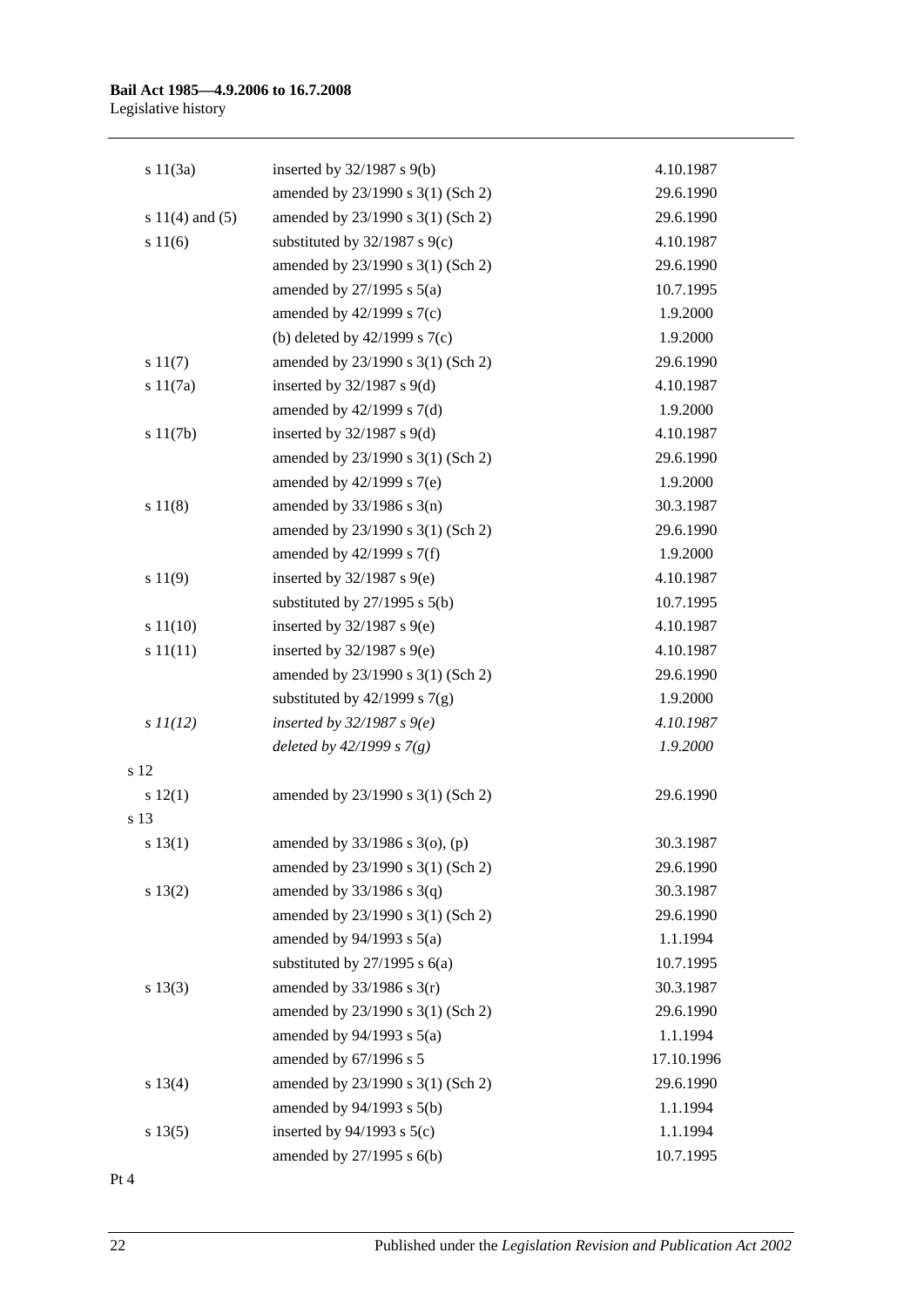| s <sub>14</sub>     |                                      |           |
|---------------------|--------------------------------------|-----------|
| s 14(2)             | amended by $33/1986$ s $3(s)$        | 30.3.1987 |
|                     | amended by 27/1995 s 7               | 10.7.1995 |
| s $14(3)$ —(5)      | amended by 23/1990 s 3(1) (Sch 2)    | 29.6.1990 |
| s 15                |                                      |           |
| s 15(1)             | amended by $33/1986$ s 3(t)          | 30.3.1987 |
|                     | amended by 23/1990 s 3(1) (Sch 2)    | 29.6.1990 |
|                     | amended by $27/1995$ s $8(a)$ , (b)  | 10.7.1995 |
| s 15(2)             | amended by $33/1986$ s $3(u)$ , (v)  | 30.3.1987 |
|                     | amended by 23/1990 s 3(1) (Sch 2)    | 29.6.1990 |
|                     | amended by $27/1995$ s $8(c)$ —(e)   | 10.7.1995 |
| s 15(3)             | amended by $33/1986$ s 3(w), (x)     | 30.3.1987 |
|                     | amended by 23/1990 s 3(1) (Sch 2)    | 29.6.1990 |
|                     | amended by $27/1995$ s $8(f)$        | 10.7.1995 |
| s 15A               | inserted by 32/1987 s 10             | 4.10.1987 |
| s 15A(3)            | amended by 17/2006 s 46              | 4.9.2006  |
| s 16                | substituted by 32/1987 s 11          | 4.10.1987 |
| $Pt\,5$             |                                      |           |
| s 17                |                                      |           |
| s 17(1)             | amended by 23/1990 s 3(1) (Sch 2)    | 29.6.1990 |
|                     | amended by $27/1995$ s $9(a)$        | 10.7.1995 |
|                     | amended by 42/1999 s 8               | 1.9.2000  |
| s 17(2)             | amended by 23/1990 s 3(1) (Sch 2)    | 29.6.1990 |
|                     | substituted by $27/1995$ s $9(b)$    | 10.7.1995 |
| $s\ 17(3)$          | amended by 27/1995 s 9(c)            | 10.7.1995 |
| $s$ 17(3a)          | inserted by 32/1987 s 12             | 4.10.1987 |
|                     | deleted by $27/1995 s 9(d)$          | 10.7.1995 |
| s 17A               | inserted by 32/1987 s 13             | 4.10.1987 |
|                     | amended by 23/1990 s 3(1) (Sch 2)    | 29.6.1990 |
|                     | amended by 42/1999 s 9               | 1.9.2000  |
| s 18                |                                      |           |
| s $18(1)$ and $(2)$ | amended by 23/1990 s 3(1) (Sch 2)    | 29.6.1990 |
| s 18(3)             | inserted by 32/1987 s 14             | 4.10.1987 |
|                     | amended by 27/1995 s 10              | 10.7.1995 |
| s 19                |                                      |           |
| s 19(1)             | amended by 23/1990 s 3(1) (Sch 2)    | 29.6.1990 |
|                     | amended by $27/1995$ s $11(a)$ , (b) | 10.7.1995 |
|                     | amended by 17/2006 s 47(1)           | 4.9.2006  |
| s 19(2)             | substituted by $32/1987$ s $15(a)$   | 4.10.1987 |
|                     | amended by 27/1995 s 11(c)           | 10.7.1995 |
| s 19(3)             | amended by 27/1995 s 11(d)           | 10.7.1995 |
|                     | amended by 17/2006 s 47(2)           | 4.9.2006  |
| s 19(3a)            | inserted by 32/1987 s 15(b)          | 4.10.1987 |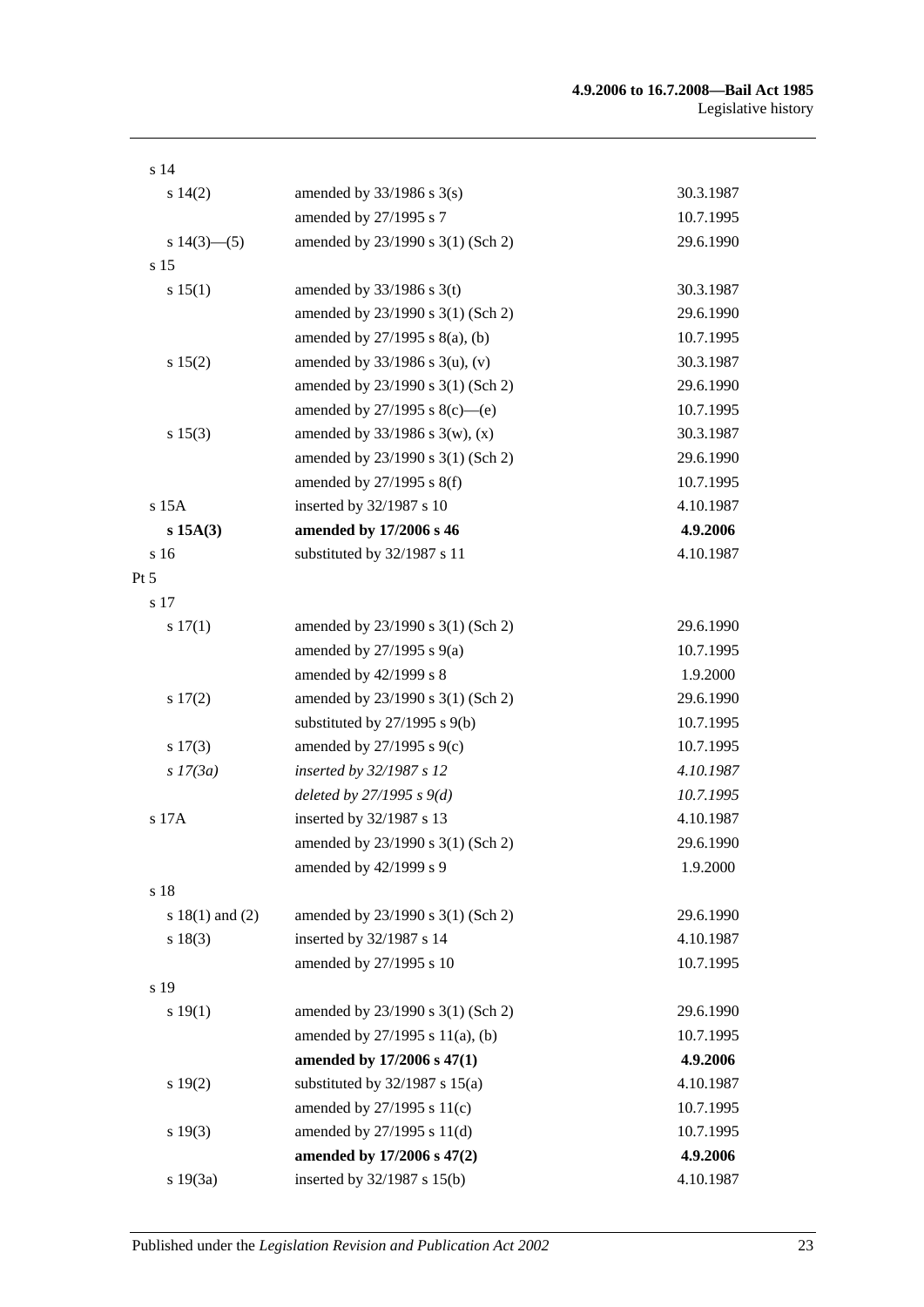|                    | substituted by 62/1993 s 23                  | 1.7.1993   |
|--------------------|----------------------------------------------|------------|
|                    | amended by 27/1995 s 11(e)                   | 10.7.1995  |
| $\frac{1}{20}$     | amended by $33/1986$ s $3(y)$                | 30.3.1987  |
|                    | substituted by 32/1987 s 16                  | 4.10.1987  |
| $Pt\ 6$            |                                              |            |
| s 21               | amended by 23/1990 s 3(1) (Sch 2)            | 29.6.1990  |
| s21A               | inserted by 32/1987 s 17                     | 4.10.1987  |
|                    | amended by 49/1991 Sch 2                     | 6.7.1992   |
| ss $21B$ and $21C$ | inserted by 49/2005 s 5                      | 19.12.2005 |
| s <sub>22</sub>    | amended by 23/1990 s 3(1) (Sch 2)            | 29.6.1990  |
|                    | amended by 42/1999 s 10                      | 1.9.2000   |
| s <sub>23</sub>    |                                              |            |
| $s\,23(1)$         | s 23 redesignated as s 23(1) by 32/1987 s 18 | 4.10.1987  |
|                    | substituted by $23/1990$ s $3(1)$ (Sch 2)    | 29.6.1990  |
|                    | substituted by 69/1991 s 18                  | 6.7.1992   |
| $s\,23(2)$         | inserted by 32/1987 s 18                     | 4.10.1987  |
| s <sub>24</sub>    | amended by $33/1986$ s $3(z)$                | 30.3.1987  |
|                    | amended by 23/1990 s 3(1) (Sch 2)            | 29.6.1990  |
|                    | substituted by $22/1994$ Sch cl $2(c)$       | 1.8.1994   |
|                    |                                              |            |

## **Transitional etc provisions associated with Act or amendments**

## *Statutes Amendment (Intervention Programs and Sentencing Procedures) Act 2005, Sch 1*

## **1—Review of services included on intervention programs**

- (1) Either House of Parliament may, not before the first anniversary of the commencement of this Act, require the Ombudsman to carry out an investigation concerning the value and effectiveness of all services included on intervention programs (within the meaning of the *[Bail Act](http://www.legislation.sa.gov.au/index.aspx?action=legref&type=act&legtitle=Bail%20Act%201985) 1985* and the *[Criminal Law \(Sentencing\)](http://www.legislation.sa.gov.au/index.aspx?action=legref&type=act&legtitle=Criminal%20Law%20(Sentencing)%20Act%201988)  Act [1988](http://www.legislation.sa.gov.au/index.aspx?action=legref&type=act&legtitle=Criminal%20Law%20(Sentencing)%20Act%201988)*) in the 12 month period following that commencement (or another period specified by the House).
- (2) For the purposes of the investigation, the Ombudsman may exercise the same investigative powers as are conferred on the Ombudsman by the *[Ombudsman](http://www.legislation.sa.gov.au/index.aspx?action=legref&type=act&legtitle=Ombudsman%20Act%201972)  Act [1972](http://www.legislation.sa.gov.au/index.aspx?action=legref&type=act&legtitle=Ombudsman%20Act%201972)* in relation to an investigation duly initiated under that Act.
- (3) The Ombudsman must, after completing the investigation, submit a report on the outcome of the investigation to—
	- (a) if the investigation was required by the Legislative Council—the President of the Legislative Council; or
	- (b) if the investigation was required by the House of Assembly—the Speaker of the House of Assembly.